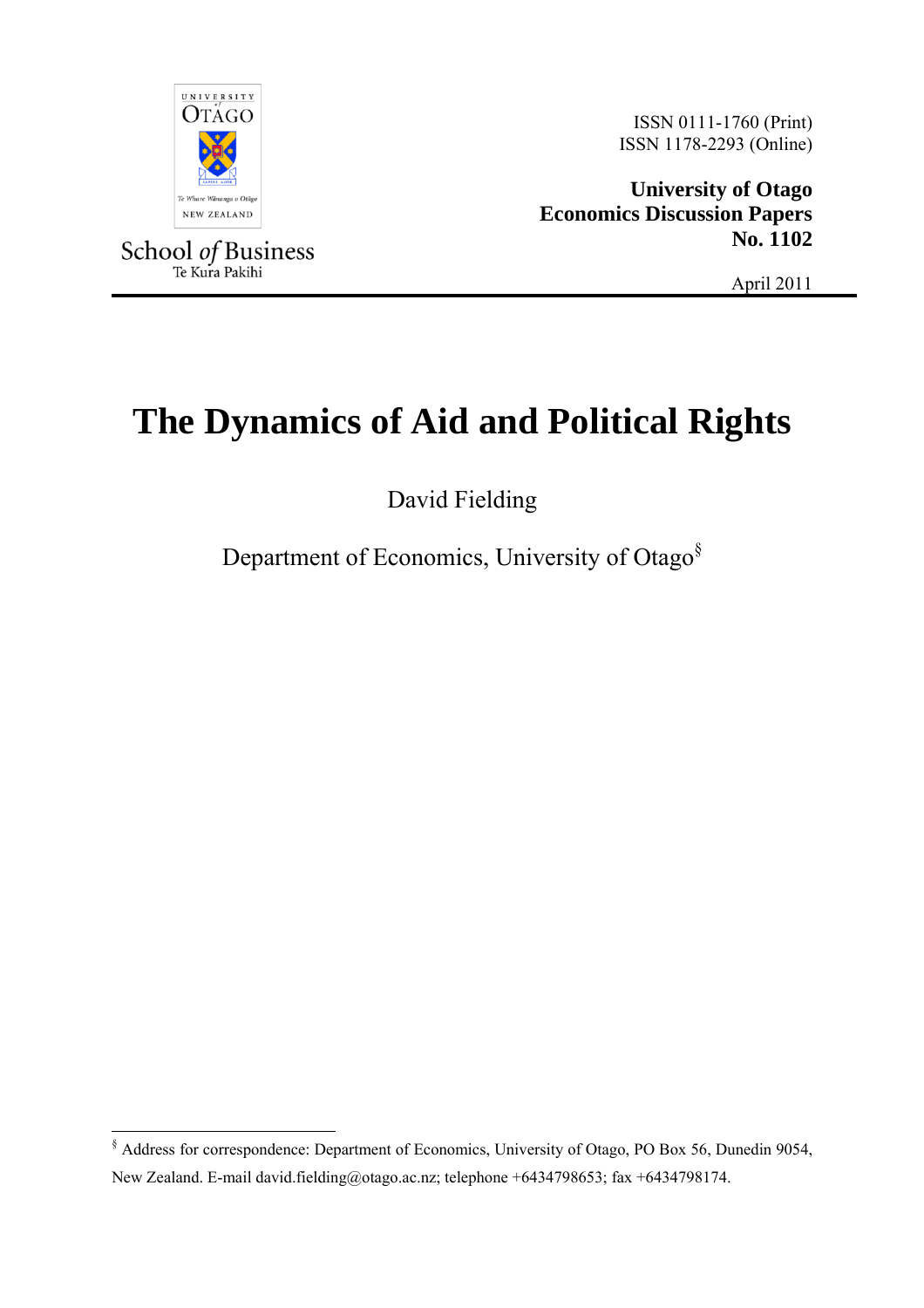### *Abstract*

Several existing papers explore the extent to which the cross-country variation in measures of democracy and political rights can be explained by the cross-country variation in foreign aid inflows. Using panel data, we explore the extent to which the variation over time in such measures can be explained by changes in aid inflows, thus providing direct evidence on the impact of innovations in donor policy, and distinguishing between the short-run and long-run effects of changes in aid. Our results are very different from those based on cross-country variation in aid inflows. We find evidence of large differences between the effect of aggregate aid and the effect of aid for political reform, and between the effects in countries at different stages of political development. There is no evidence that aid intended for political reform has achieved its objective, and in some countries it may be counter-productive. However, aggregate aid can have a beneficial effect on political rights.

JEL classification: O19

Key words: Aid, political rights, dynamic panel model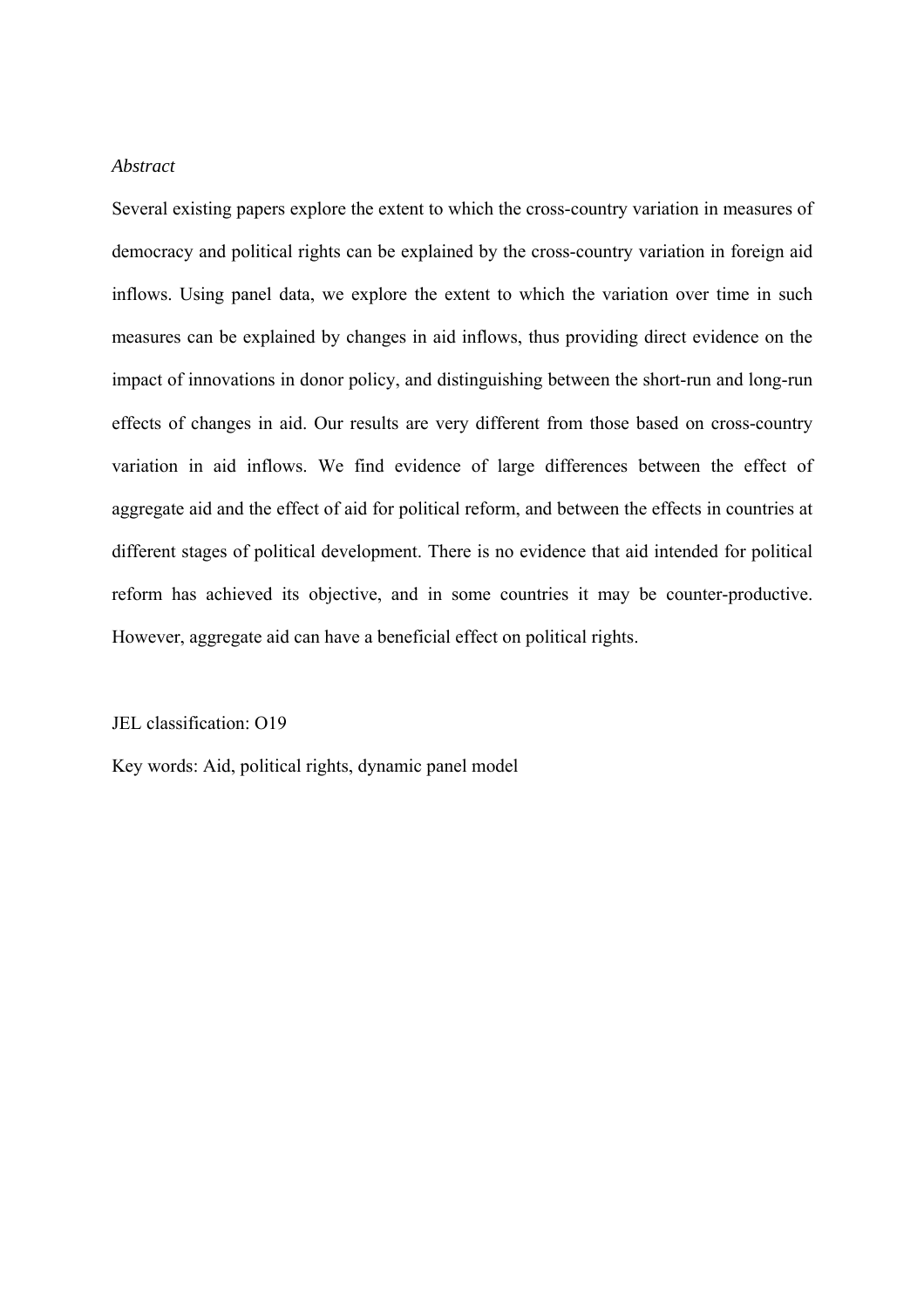### **1. Introduction**

In the last decade, donors have paid more attention to the effect of aid on the quality of governance of recipient countries. For example, since 2004, the United States' Millennium Challenge Account explicitly tries to use aid commitments to create an incentive for political development among recipients,<sup>1</sup> and the OECD's Human Rights Task Team 'develops policy guidance on how to integrate human rights more consistently into donor policies and practice.<sup>2</sup> Political development is seen as an end in itself and as a potential factor influencing the impact of aid on wider social and economic development (Collier and Dollar, 2002).

 This policy focus has stimulated a number of studies of the impact of aid on governance. The quality of governance has a number of dimensions. Some studies analyse the impact of aid on corruption and standards in public institutions. Examples of studies finding a negative impact of aid include Ali and Isse (2003), Bräutigem and Knack (2004), and Busse and Gröning (2009). Explanations for this effect include the pressure that the management of aid inflows puts on the recipient's institutional resources and the lack of an incentive to develop domestic institutions when donors create their own local infrastructure. However, empirical results typically take the form of a regression coefficient on total aid inflows, which is consistent with several different interpretations of the aid-governance nexus. Moreover, a few studies, such as Tavares (2003), find a positive aid coefficient by use a slightly different sample and different identifying restrictions in the model.

 A separate group of studies explores the impact of aid on democracy and political rights. Knack (2004) finds total aid to have a negative impact on both Polity IV and Freedom House measures of political rights, on average. Subsequent studies have tried to uncover the

<sup>&</sup>lt;sup>1</sup> See Johnson and Zajunc (2006) and Öhler *et al.* (2010) for analyses of the effectiveness of this policy.

<sup>&</sup>lt;sup>2</sup> See www.oecd.org/document/21/0,3746,en\_2649\_34565\_35901653\_1\_1\_1\_1,00.html.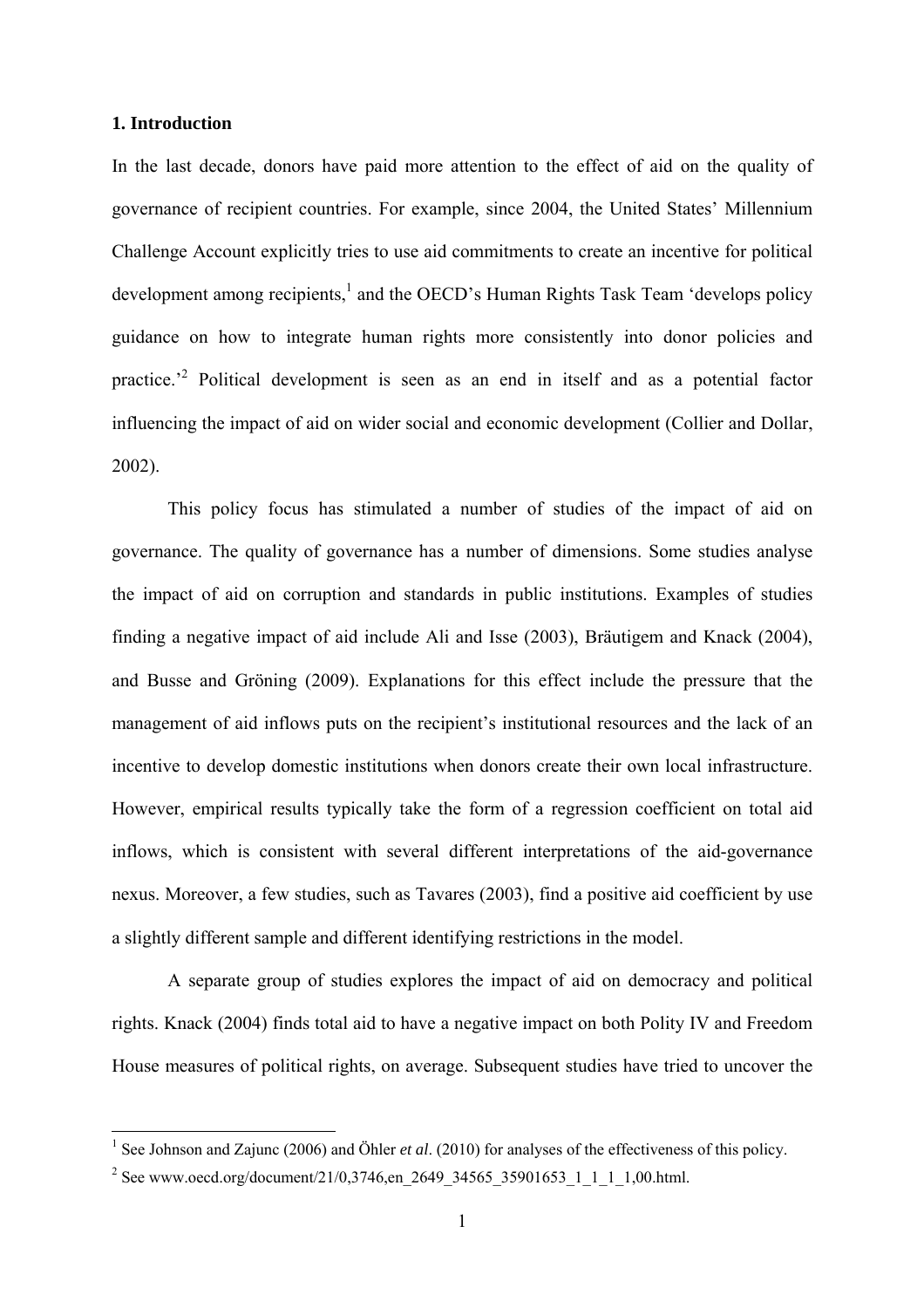mechanisms that might explain such a relationship. Wright (2009) fits a model of democratic reform on aid interacted with a number of different indicators of regime type, finding some interaction terms to be positive and others negative. These differences could be interpreted as evidence on the interaction of aid inflows with the local polity. Limpach and Michaelowa (2010) measure the effect on democratisation of different types of IMF and World Bank aid packages. It appears that poverty reduction packages are most likely to promote political rights, possibly through encouraging wider participation in civil society. Sectoral aid packages are most likely to diminish political rights, possibly by reinforcing the position of political and economic elites. Kalyvitis and Vlachaki (2010) distinguish between the effect of total aid and the effect of aid designed specifically to promote good governance; governance aid has a significant positive effect on political rights.

 With the exception of Busse and Gröning (2009), which does not deal explicitly with political rights, these empirical analyses are all based on pooled panel or cross-sectional datasets. Typically, the within-country variation in the data is a small fraction of the total variation,<sup>3</sup> which is dominated by differences across countries. Approximately, the regression coefficients are measuring the effect on the difference in the quality of governance between two countries of a difference in the average level of aid inflows. For example, the Kalyvitis and Vlachaki (2010) result can be interpreted as the difference in political rights between two countries that results from a decision by donors to focus their efforts to promote good governance on one rather than the other. Favouring one particular recipient might entail more than just a larger flow of funds; it could, for example, reflect more extensive long-term institutional links between the donor and recipient

 $\overline{a}$ 

<sup>&</sup>lt;sup>3</sup> With the main political rights indicator we will be using (*voice*, which described in the next section), the within-country standard deviation is about 20% of the total standard deviation.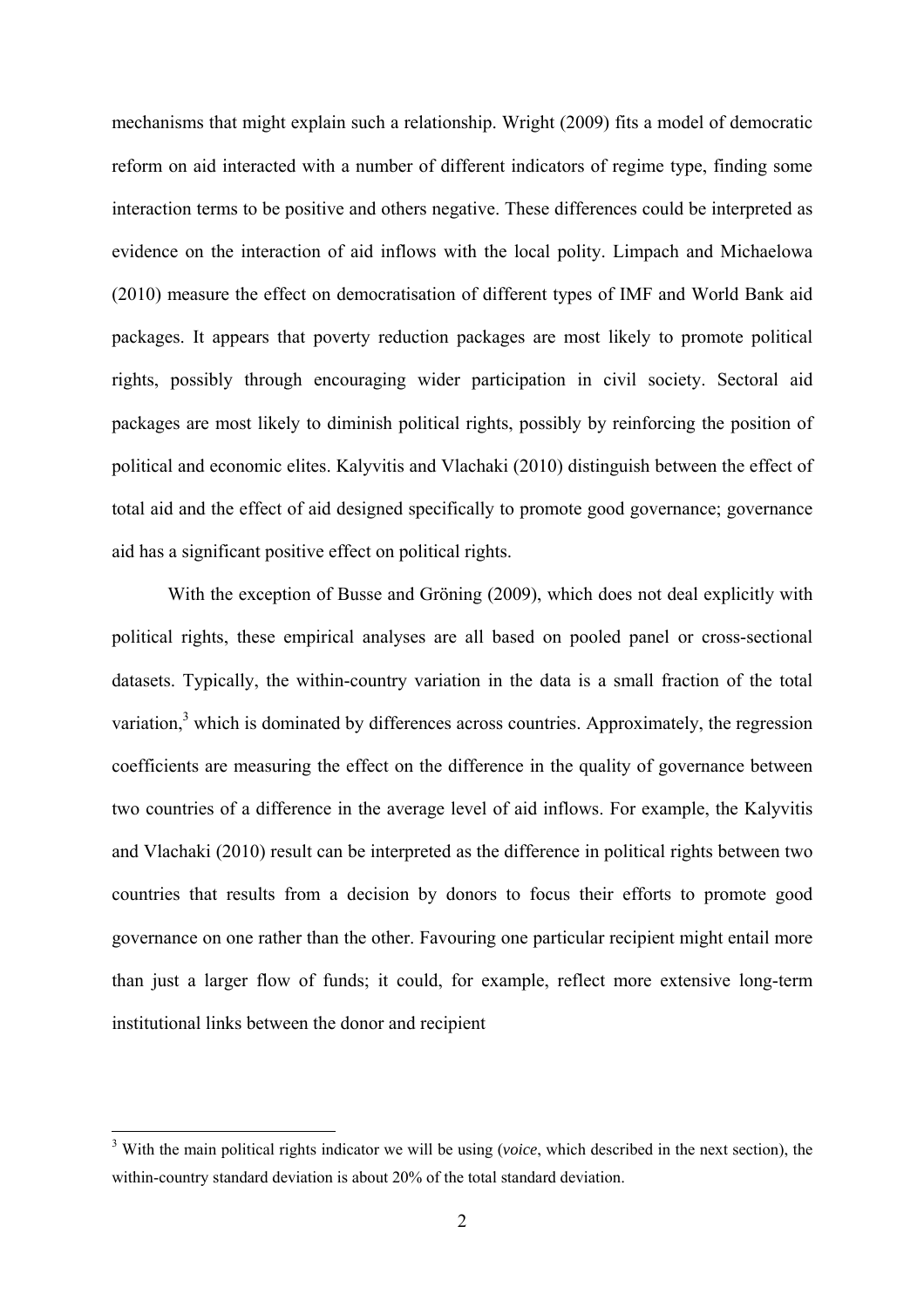Therefore, the results from pooled panel analyses do not provide direct evidence on the effect that one can expect from an increase or reduction in aid to a particular country on political rights over the next few years. In order to provide such evidence, we will fit a dynamic panel model to a political rights dataset. We will distinguish between governance aid and total aid, and between the effects of aid to countries at different initial levels of political development. The next section discusses the data to be used. This is followed by a description of our model and a discussion of our results.

#### **2. Data on Political Rights and their Correlates**

### *2.1 Political rights data*

Our model is designed to measure the impact of changes in governance aid on the level of political rights in a country. We will be using a dynamic panel model conditional on fixed effects, so our measure of rights must exhibit some variation over time as well as across countries; the cross-country variation in the data will be captured by a country fixed effect. This constrains our choice of data. For models of the cross-country variation in political rights, there are several plausible alternative sources of data (Teorell *et al*., 2010): for example, the Bertelsman Transformation Index, the Cingranelli-Richards Human Rights Dataset, Polity IV, and the Freedom House Political Rights Dataset. However, these variables are discretely distributed, and the measured annual change in political rights is equal to zero in the vast majority of cases. For a dynamic model of political rights, there is potentially more information in an aggregate of different individual measures. In the aggregate series, annual changes will be much more frequent. One such aggregate is the 'Voice and Accountability' index – henceforth *voice* – in the *World Governance Indicators* dataset (Kaufmann *et al*., 2009). This index combines different dimensions of civil liberties and political rights from many different sources; it also includes measures of media independence. *Voice* and aid data are available for 135 countries over 2002-2008; the distribution of *voice* is illustrated in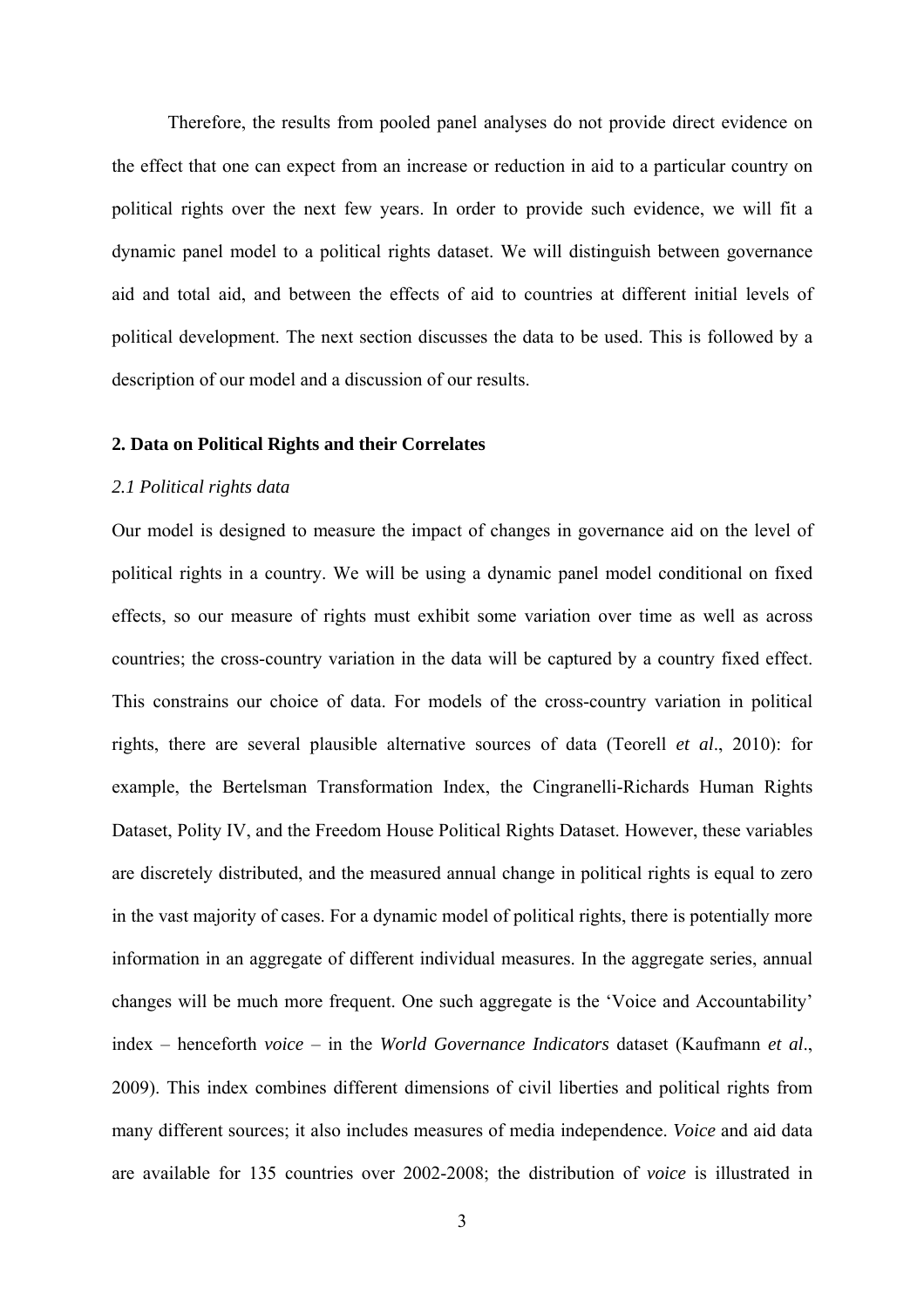Figure 1. In this figure, higher values represent more rights. The countries in the sample are listed in Appendix 1.

Variations in *voice* in an individual country are not a reliable indicator of political change, because the number of sources of data on which the index is based has increased over time. However, there is some consensus that the annual cross-sectional variation in the Kaufmann *et al*. variables is more reliable; see for example Treisman (2007) and the defence of the methodology in Kaufmann *et al*. (2006). In this case, the effect on the index of increases in the number of data sources does not vary systematically across countries, and it is appropriate to use *voice* in a panel data model that includes year fixed effects. These fixed effects will control for biases due to the increase in the number of data sources underlying the index.

 There is one component of *voice* which itself exhibits substantial variability over time, and which can be used to test the robustness of results based on the aggregate measure. This component is the 'Freedom of the Press' index – henceforth *press* – published by Freedom House and documented in Teorell *et al*. (2010). The index is an aggregate of three sub-indices measuring different constraints on press freedom: 'Laws and Regulations', 'Political Pressures and Controls', and 'Economic Influences'. Each sub-index counts how many constraints are in place in a particular year; aggregating the sub-indices produces a scale ranging from zero (most free) to 100 (least free). *Press* and aid data are available for 136 countries over 1995-2008; the distribution of *press* is illustrated in Figure 2. In this figure, higher values represent less freedom.

### *2.2 Correlates of political rights*

The key explanatory variable in our analysis is the quantity of governance aid. This variable is constructed from figures reported in the OECD Development Assistance Committee's Creditor Reporting System (CRS) database, downloaded from www.oecd.org on 01/12/2010.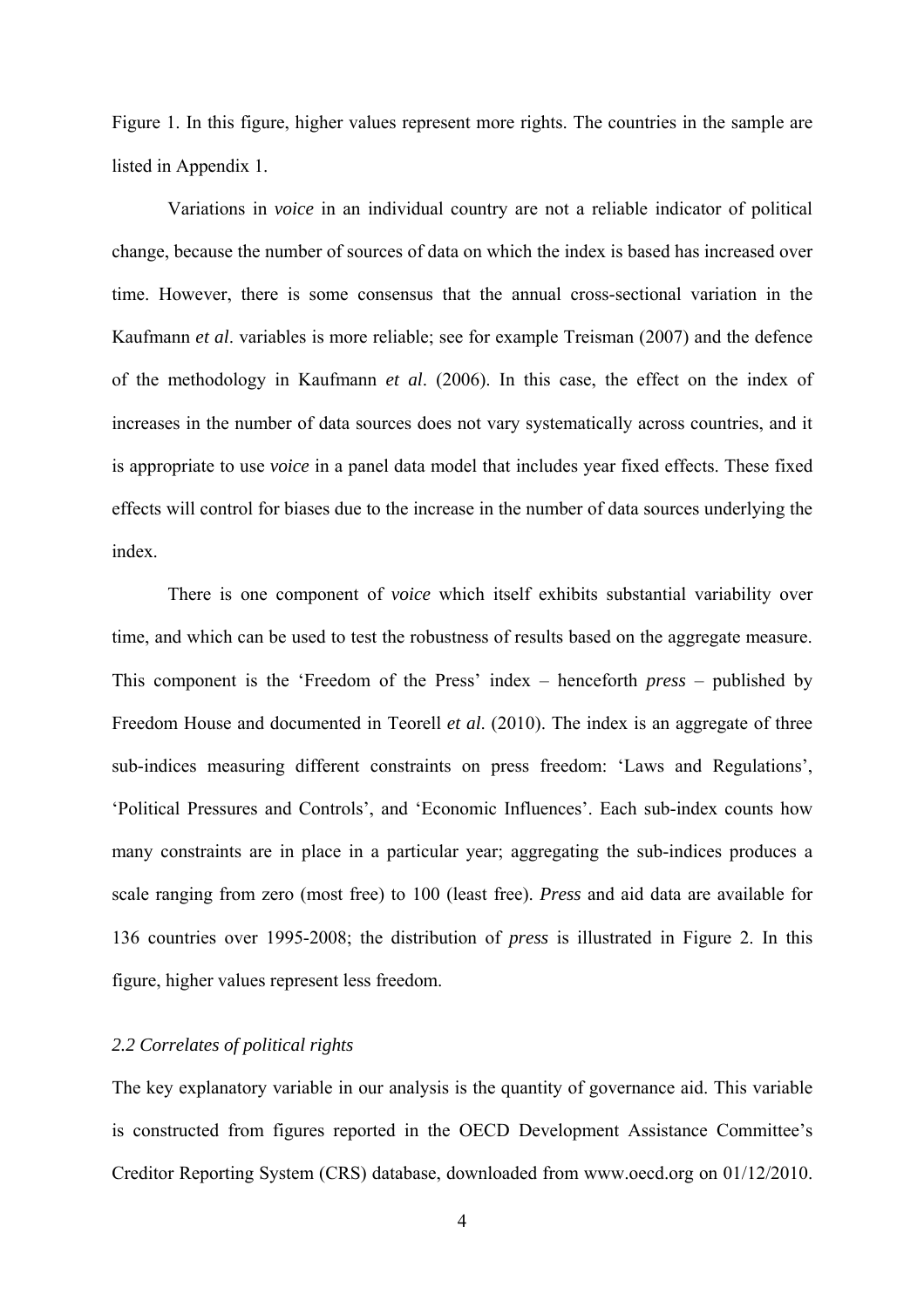Governance aid is defined as all commitments from all donors reported in the CRS under purpose codes 15150-15170. This includes aid to promote civil society, elections, political parties, the free flow of information, human rights, and women's equality. Further details are provided in Appendix 2.<sup>4</sup> Aid is measured in millions of US Dollars and expressed in 2008 prices;<sup>5</sup> our explanatory variable, *governance\_aid*, is the logarithm of this constant-price series.<sup>6</sup> We will assume that there is at least a one year lag between an increase in *governance\_aid* and an increase in *voice* or *press*. Even when lagged, the aid variable might not be exogenous, and identification of the aid affect is discussed in the next section.

 Changes in political rights may depend on other time-varying country characteristics. Therefore, we will also fit an extended model incorporating additional explanatory variables. These variables are not available for all countries, so their inclusion does reduce the sample size. In the following list, data are taken from the World Bank *World Development Indicators* unless otherwise stated; descriptive statistics are listed in Table 1.

(i) *total\_aid*: The logarithm of total aid to each recipient. Total aid may affect political rights by improving some other dimension of social or economic development. For example, improvements in healthcare or education may enhance people's ability to participate in civil society. Total aid figures are taken from the same source as governance aid figures, and measured in the same way.

<sup>&</sup>lt;sup>4</sup> Aid to promote public sector efficiency and the control of corruption (purpose code 15110) is excluded, so our measure is different to that of Kalyvitis and Vlachaki (2010). Conditional on fixed effects, improvements in the control of corruption are not highly correlated with improvements in political rights; see for example Fielding (2010).

 $<sup>5</sup>$  The deflators used in the constant-price series in the CRS database are recipient-specific, because for</sup> each recipient the deflator is a weighted average of donor-specific deflators, and the weights vary across recipients according to the relative importance of different donors. We use a deflator common to all recipients, based on weights for aid to all recipients in each year.

<sup>&</sup>lt;sup>6</sup> Some individual aid observations are less than \$10,000. For these observations, *governance\_aid* is set at ln(0.01). Our results are not highly sensitive to changing the truncation point to \$1,000 or \$100,000.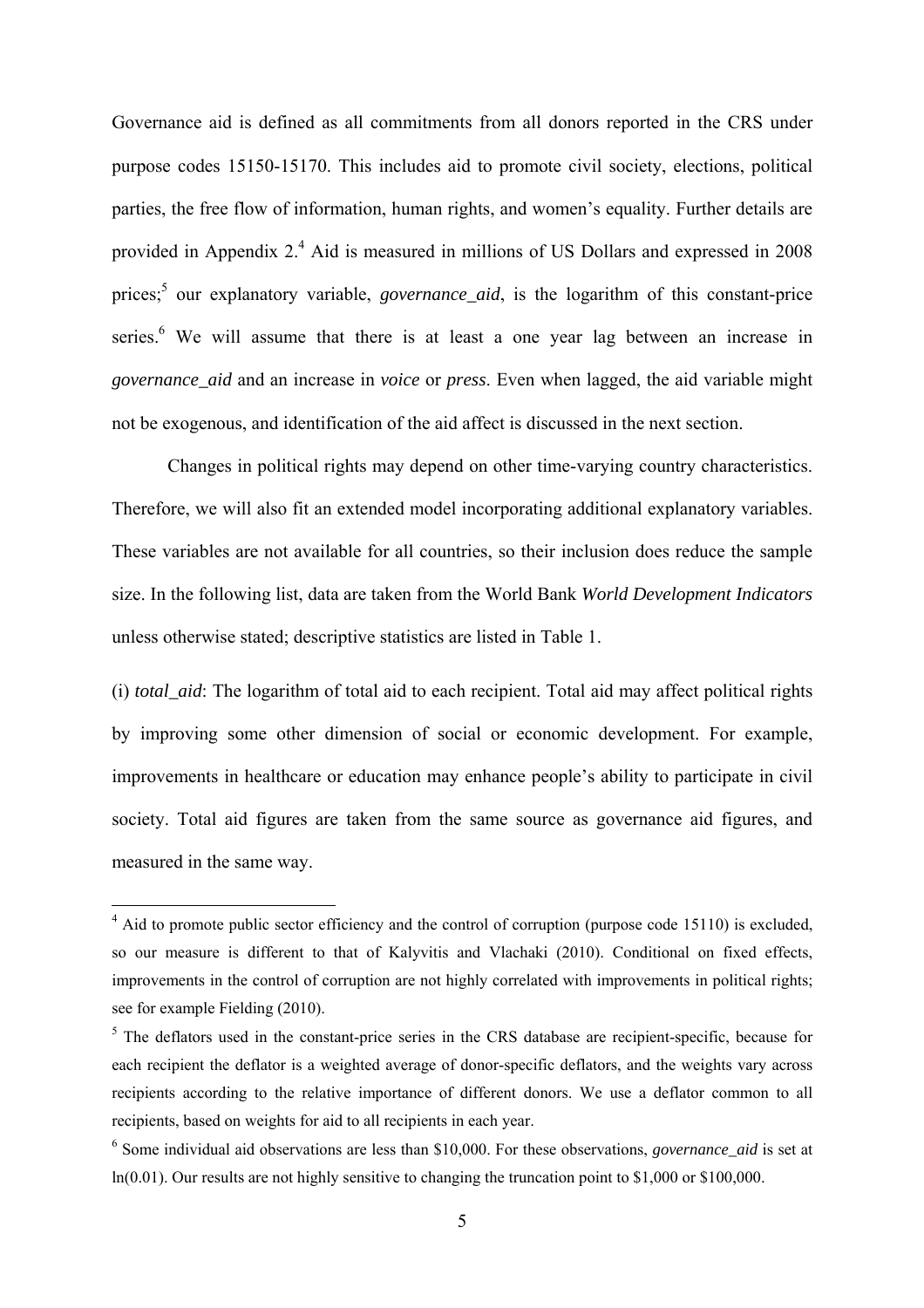(ii) *population*: the logarithm of the total population size. The size of political institutions is not necessarily proportional to the size of the country. There are some economies of scale in governance; for example, smaller democracies have smaller legislatures, on average, but ones that are larger relative to the size of the total population. A Dollar of governance aid spent in a small country is likely to have more impact than a Dollar spent in a large country, but the difference is not necessarily proportional to population size. Fitting a model with different coefficients on *governance\_aid* and *population* allows for this non-proportionality.

(iii) *disasters*: the logarithm of the total number of people affected by natural disasters.<sup>7</sup> Natural disasters often lead to states of emergency and special powers for central and local government agencies. This may lead to a deterioration in the quality of governance (Escaleras *et al*., 2007). The natural disasters data are taken from the database of the Centre for Research in the Epidemiology of Disasters at the Université Catholique de Louvain.

(iv) *income*: the logarithm of real purchasing power adjusted *per capita* GNP. Increases in income may improve political rights through effects similar to those of increases in total aid. (v) *trade*: trade openness, as captured by the ratio of imports plus exports to GDP.

(vi) *minerals*: the ratio of minerals exports to GDP. An increase in the value of natural resources may encourage more authoritarian forms of government and reduce political rights, as those in power seek to ensure control of these resources. This is a form of the 'resource curse' of Collier and Hoeffler (2005).

### **3. Modelling Aid Allocations**

Our aim is to identify the effect of governance aid to country *i* in year *t*, as measured by *governance\_aid*(*i*,*t*), on political rights in the country in the following year, as measured by *voice*( $i$ , $t$ +1). We will also compare the results for *voice* with results for press freedom, as measured by *press*. First of all, we discuss a potential endogeneity problem.

 7 When the total number of people affected is zero, *disasters* is set equal to zero.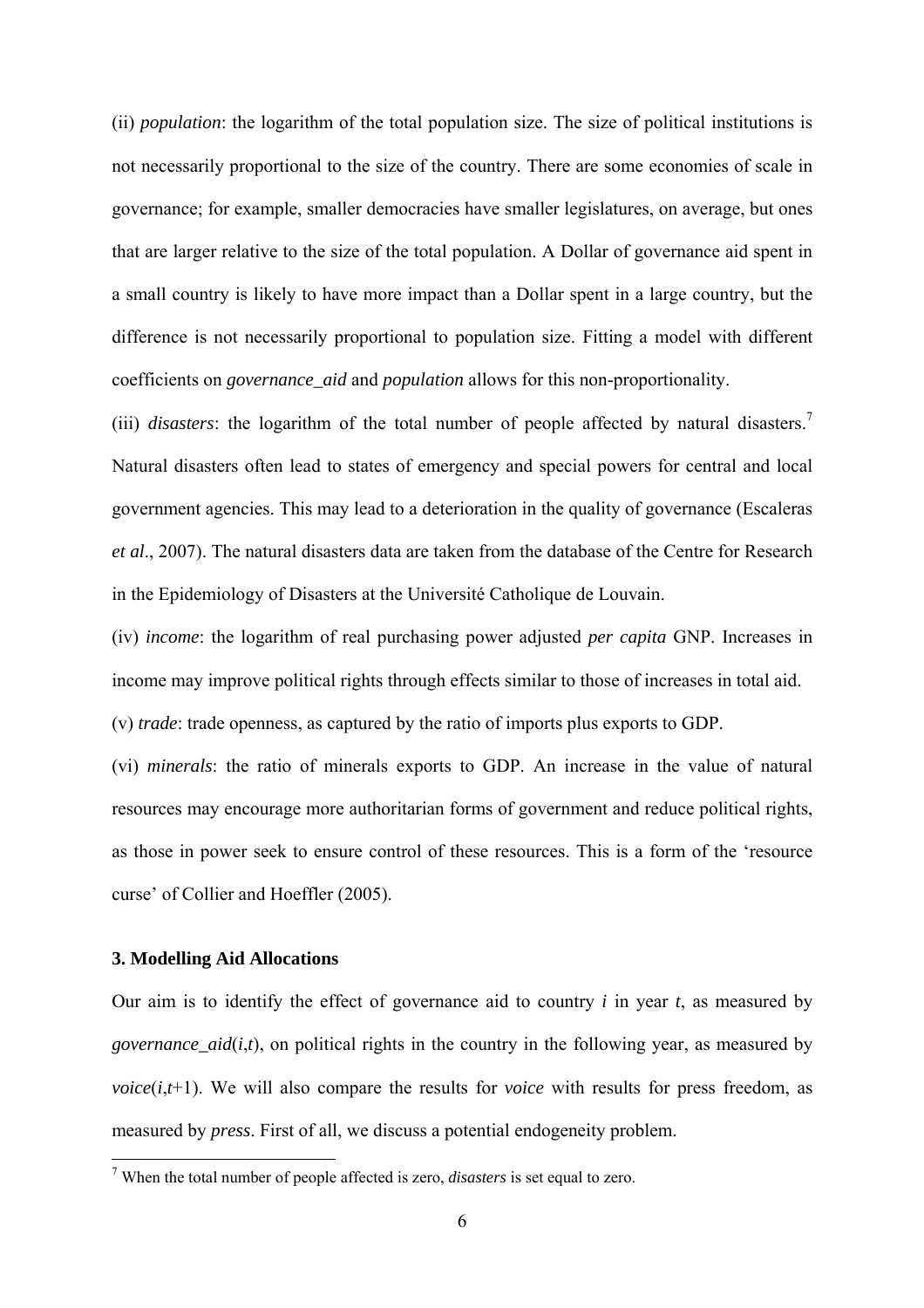### *3.1 An instrument for governance aid*

 $\overline{a}$ 

Given that governance aid is unlikely to be independent of political rights, consistent estimation of an aid effect will require some identifying restriction on the political rights model. In a dynamic panel regression, restrictions on the lagged values of the endogenous regressors can be used for identification. However, it is preferable to be able to test the validity of such restrictions, which requires at least one additional instrument, an exogenous variable that affects political rights only through its effect on aid. $8$  Our choice of instrument is based on the finding that some types of aid depend on international media coverage. Evidence for such an effect is presented by Olsen *et al*. (2003), Rioux and Van Belle (2005), and Strömberg (2007). Aid can be influenced by media coverage that is not directly related to international development, because voters are inclined to express more generosity towards aid recipients with whom they are more familiar, regardless of any objective information (Small *et al*., 2007). However, much of the international media coverage of developing countries relates to political events, so measures of the intensity of the coverage of a given country in a given year are unlikely to be independent of political rights. Nevertheless, one source of media interest not directly related to political events is international sporting achievement. Admittedly, some sporting achievements might not be entirely independent of political rights, because they are affected by the quality of the national infrastructure, and this depends on the quality of governance. But the performance of the national soccer team is unlikely to be affected in this way, because most team members have been picked by talent scouts at an early age and play for professional clubs in industrialized countries. Therefore, our instrument for *governance\_aid*(*i*,*t*) is a binary variable indicating whether country *i*'s team appeared in a FIFA World Cup final in year *t*; this variable is designated *finalist*(*i*,*t*).

<sup>&</sup>lt;sup>8</sup> Typically, dynamic panel models have over-identifying restrictions on the lags, but without an additional instrument it is impossible to test the validity of all of these restrictions simultaneously.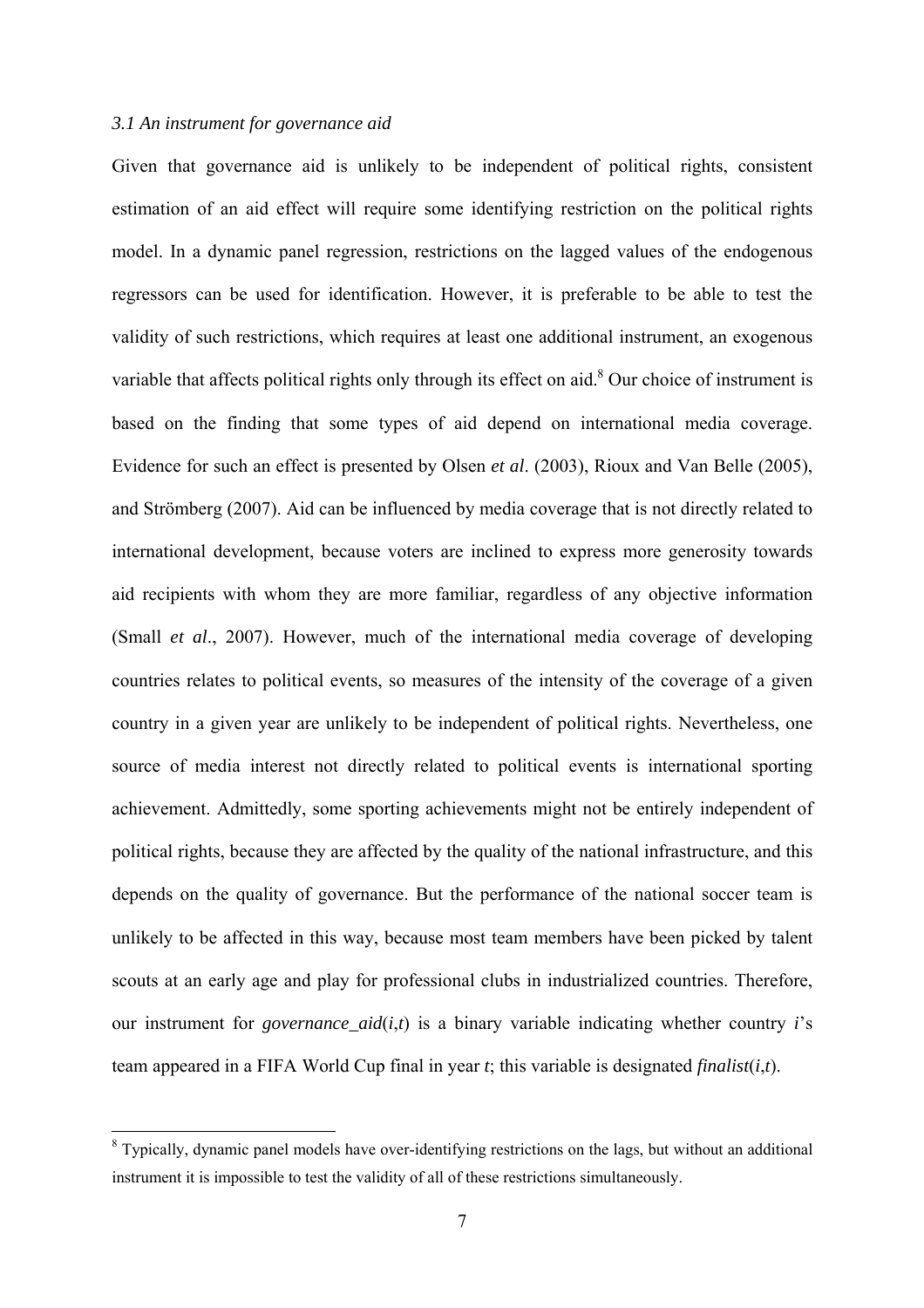In order to see whether  $finalist(i,t)$  is a strong instrument, we consider the following dynamic fixed-effects Tobit model of *governance\_aid*(*i*,*t*):

$$
y(i,t) = \mu_i + \psi_t + \sum_{p=1}^{p=P} \lambda_p \cdot governance\_aid(i,t-p) + \lambda \cdot finalist(i,t) + \nu(i,t)
$$
  
\ngovernance\\_aid(i,t) = y(i,t) | y(i,t) \ge y\_{min}  
\ngovernance\\_aid(i,t) = y\_{min} | y(i,t) < y\_{min}

In this model, the latent variable  $y(i,t)$  depends on past levels of aid up to *P* years ago and the exogenous regressor *finalist*(*i*,*t*);  $\mu_i$  is a country fixed effect,  $\psi_t$  a year fixed effect, and  $v(i,t)$ a residual. The term *ymin* represents the truncation point of ln(0.01) discussed in footnote 6. Wooldridge (2005) shows that the  $\lambda$  parameters in equation (1) can be estimated consistently by fitting the following dynamic random-effects Tobit model:

$$
y(i,t) = \xi(i) + \psi_t + \kappa_0 \cdot \text{governance\_aid}(i,0) + \sum_{p=1}^{p=P} \lambda_p \cdot \text{governance\_aid}(i,t-p)
$$
  
+  $\kappa \cdot \text{finalist}(i) + \lambda \cdot \text{finalist}(i,t) + \nu(i,t)$  (2)

Here, the fixed effect  $\mu_i$  is replaced by a country-specific random effect  $\xi(i)$ , the initial value of aid in country *i* (*governance\_aid*(*i*,0)) and the mean value of the exogenous regressor in country *i* (*finalist*(*i*)). Table 2 reports the results from fitting this model to our panel of 136 countries. We need to set  $P = 3$  in order to ensure that  $v(i,t)$  is not autocorrelated, so the sample period is 1998-2008 (incorporating three World Cups). The estimated value of  $\lambda$  is 0.61; this is significantly different from zero at the 5% level. Conditional on fixed effects, there is no significant correlation between  $finalist(i,t)$  and any of the explanatory variables listed in section 2.2, so the significance of *finalist* is unlikely to be attributable to any underlying economic factor.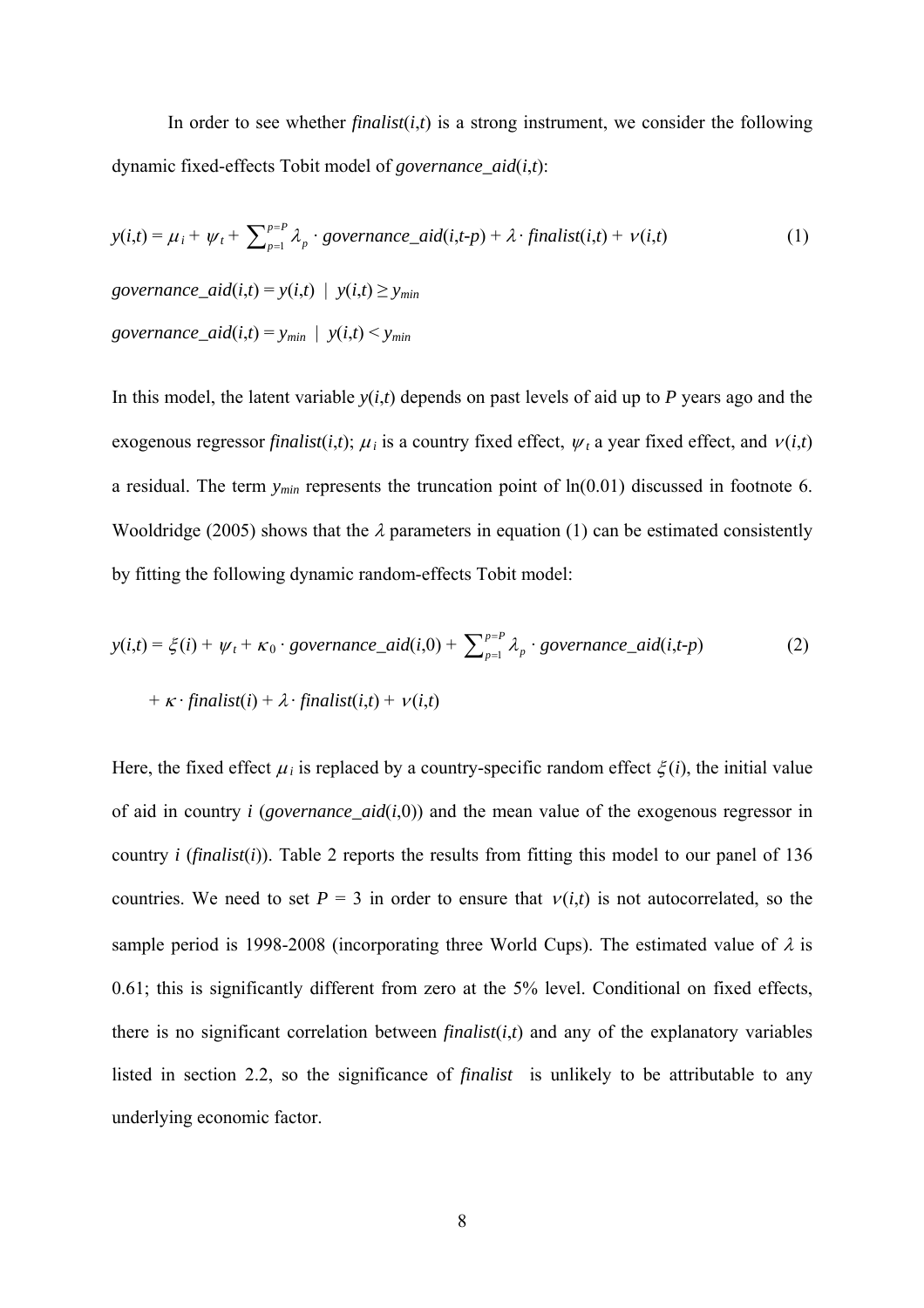### *3.2 Explaining changes in political rights*

 $\overline{a}$ 

Our model is designed to measure the effect of an increase in governance aid on subsequent political rights. First, we fit the following dynamic panel model to our panel of countries over 2003-2008:

$$
voice(i,t) = \beta_0 \cdot voice(i,t-1) + \beta_1 \cdot governance\_aid(i,t-1) + \beta_2 \cdot population(i,t-1)
$$
  
+  $\theta_i + \varphi_t + \varepsilon(i,t)$  (3)

Here,  $\theta_i$  is a country fixed effect,  $\varphi_t$  a year fixed effect, and  $\varepsilon(i,t)$  is a residual. The parameter  $\beta_1$  quantifies the change in *voice* that can be expected the year after an increase in governance aid, given the recipient country's population. The long-run effect of the increase is given by  $\beta_1$  / (1 –  $\beta_0$ ). In order to deal with the endogeneity of the lagged dependent variable across the countries in the panel, we fit the model using a GMM estimator (Arellano and Bond, 1991; Blundell and Bond, 1993). Taking differences of equation (3) gives:

$$
\Delta voice(i,t) = \beta_0 \cdot \Delta voice(i,t-1) + \beta_1 \cdot \Delta governance\_aid(i,t-1) + \beta_2 \cdot \Delta population(i,t-1)
$$
\n
$$
+ \Delta \varphi_t + \Delta \varepsilon(i,t)
$$
\n(4)

Equations (3-4) are treated as a system, and the parameter  $\beta_0$  is identified by imposing the restrictions that *voice*(*i*,*t*-2) is orthogonal to  $\Delta \varepsilon(i,t)$ ,<sup>9</sup> and that  $\Delta \textit{voice}(i,t-2)$  is orthogonal to  $\varepsilon$ (*i,t*). Similar moment conditions help to identify the aid effect  $\beta_1$ : *governance\_aid* (*i,t*-2) is orthogonal to  $\Delta \varepsilon (i,t)$ , and  $\Delta$ *governance aid* (*i*,*t*-2) is orthogonal to  $\varepsilon (i,t)$ . However, *finalist*( $i$ , $t$ -1) and *population* ( $i$ , $t$ -1) are also used as 'ordinary' instruments in the model, so identification of the aid effect does not depend on the imposition of moment conditions.

<sup>9</sup> Moment conditions using higher-order lags of *voice* could also be imposed, but this would entail a very large number of instruments and risk spurious over-fitting of the endogenous regressor.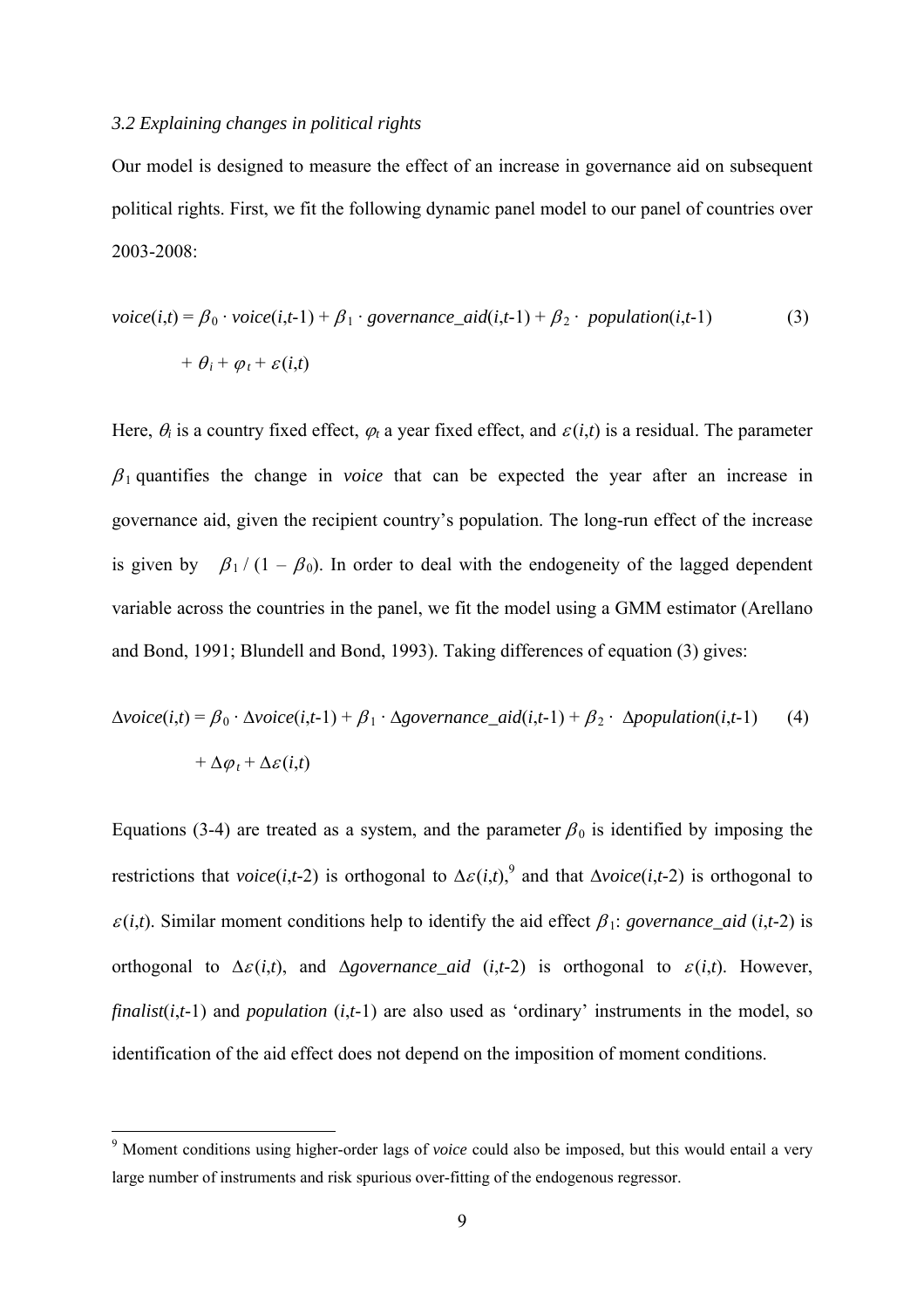It is possible that the effect of governance aid depends on the country's initial level of *voice*. Countries with moderately low levels of political rights may respond to aid differently from countries with very low levels. In the latter, there may be less response to outside incentives at the margin, because the generally poor quality of governance makes the polity more inflexible. For this reason, we begin by fitting equations (3-4) to subsets of countries defined by their level of *voice* in 2002. The first subset comprises all countries with a 2002 level of *voice* less than one (that is, over one worldwide standard deviation below the worldwide mean); subsequent subsets form a moving window, comprising countries with a 2002 level of *voice* within a certain unit interval: [–1.9, –0.9), [–1.8, –0.8), and so on. Figure 3 illustrates the estimated value of  $\beta_1$  in each window, along with its 95% confidence band. It can bee seen that most of the estimated values are insignificantly different from zero. However, values at the top end of the window, in the  $[-0.1, 0.9)$  interval and above, are significantly less than zero. In other words, increases in governance aid reduce the value of *voice* in countries where it is already high, and have no significant effect elsewhere.

 Table 3 provides more detail. Column (A) in the table reports the estimated parameter values in a sample comprising all countries in which the 2002 value of *voice* is at least –0.1, and column (C) the estimated parameter values in a sample comprising the remaining countries. Below the parameter values are p-values for tests of serial autocorrelation in  $\Delta \varepsilon(i,t)$ . These show that there is a significant amount of first-order autocorrelation, but no significant second-order autocorrelation, as we would expect if in  $\varepsilon(i,t)$  is truly random. The table also includes p-values from Sargan tests on the over-identifying restrictions. The restrictions cannot be rejected in column (A), but they can be rejected in column (C).The reason for the rejection is that the moment conditions on  $\Delta \varepsilon(i,t)$  are invalid, so column (D) of the table presents an alternative set of results in which these conditions are not imposed. This makes no significant difference to the estimated parameter values.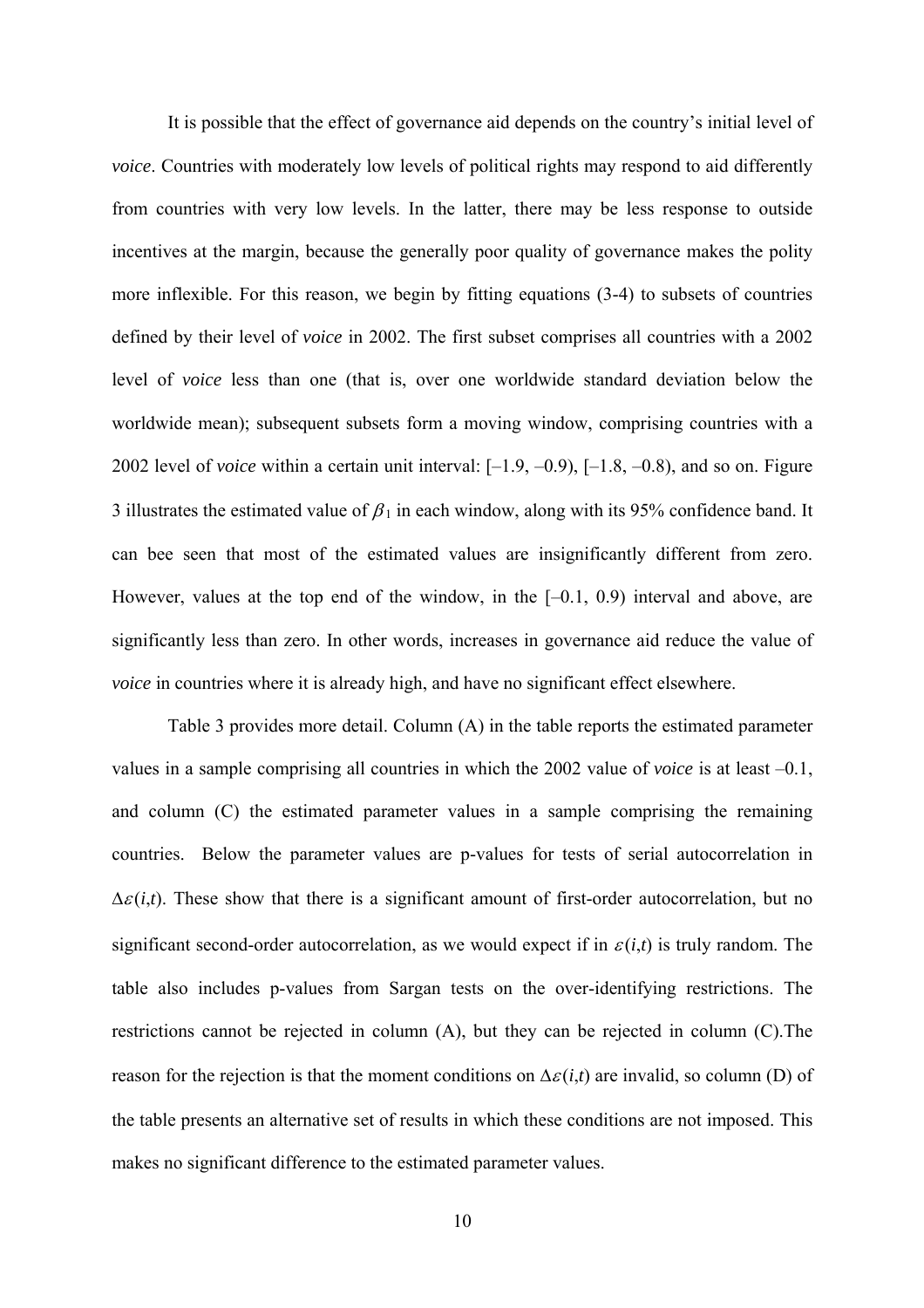For the high-*voice* sample in column (A), the estimated value of  $\beta_1$  is -0.019; this implies that a doubling of governance aid (Δ*governance\_aid* = 0.69) will reduce *voice* by 0.013. The estimated value of  $\beta_0$  entails that in the long run this effect would rise to 0.056, were the doubling of aid to persist. (The standard deviation of  $[voice(i,t) - voice(i)]$  is 0.15, so the long-run effect represents about 35% of a standard deviation.) For the low-*voice* sample in column (D), there is no significant effect. Increasing governance aid has no effect in countries where governance is initially very poor; in countries where governance is initially less poor, increasing aid has a moderate negative effect.

 It is possible that equation (3) omits some of the determinants of *voice*, and that this biases the parameter estimates. In order to check for any bias, we add the following variables to equation (3): *disasters* (*i*,*t*), *income* (*i*,*t*), *trade* (*i*,*t*), *minerals* (*i*,*t*) and *total\_aid* (*i*,*t*-1). With the exception of *disasters*  $(i,t)$  and possibly *minerals*  $(i,t)$ , these variables are unlikely to be exogenous to *voice*. In the fitted model, all except *disasters* (*i*,*t*) are treated as endogenous regressors; their effects are identified by imposing moment conditions on their lags, which are assumed to be orthogonal to  $\Delta\varepsilon(i,t)$ , and on their lagged differences, which are assumed to be orthogonal to  $\varepsilon(i,t)$ .<sup>10</sup> It can be seen from columns (B) and (E) of Table 3 that the extended model generates similar estimates of  $\beta_0$  and  $\beta_1$  to those in the basic model; this gives us some confidence in the robustness of the results. Only one of the additional variables (*total\_aid*) is individually significant at the 5% level, and then only in the low-*voice* model in column (E). The point estimate of the total aid effect is 0.047, so a doubling of total aid increases *voice* by 0.032, but the high value of  $\beta_0$  in the low-*voice* model means that this effect would rise to 0.43 in the long run, were the rise in aid to persist. (The standard deviation of  $[voice(i, t) - voice(i)]$  is 0.15, so the long-run effect represents three standard

 $\overline{a}$ 

 $10$  We should note a caveat: unlike the basic model, the extended model requires the moment conditions for identification of the aid effects.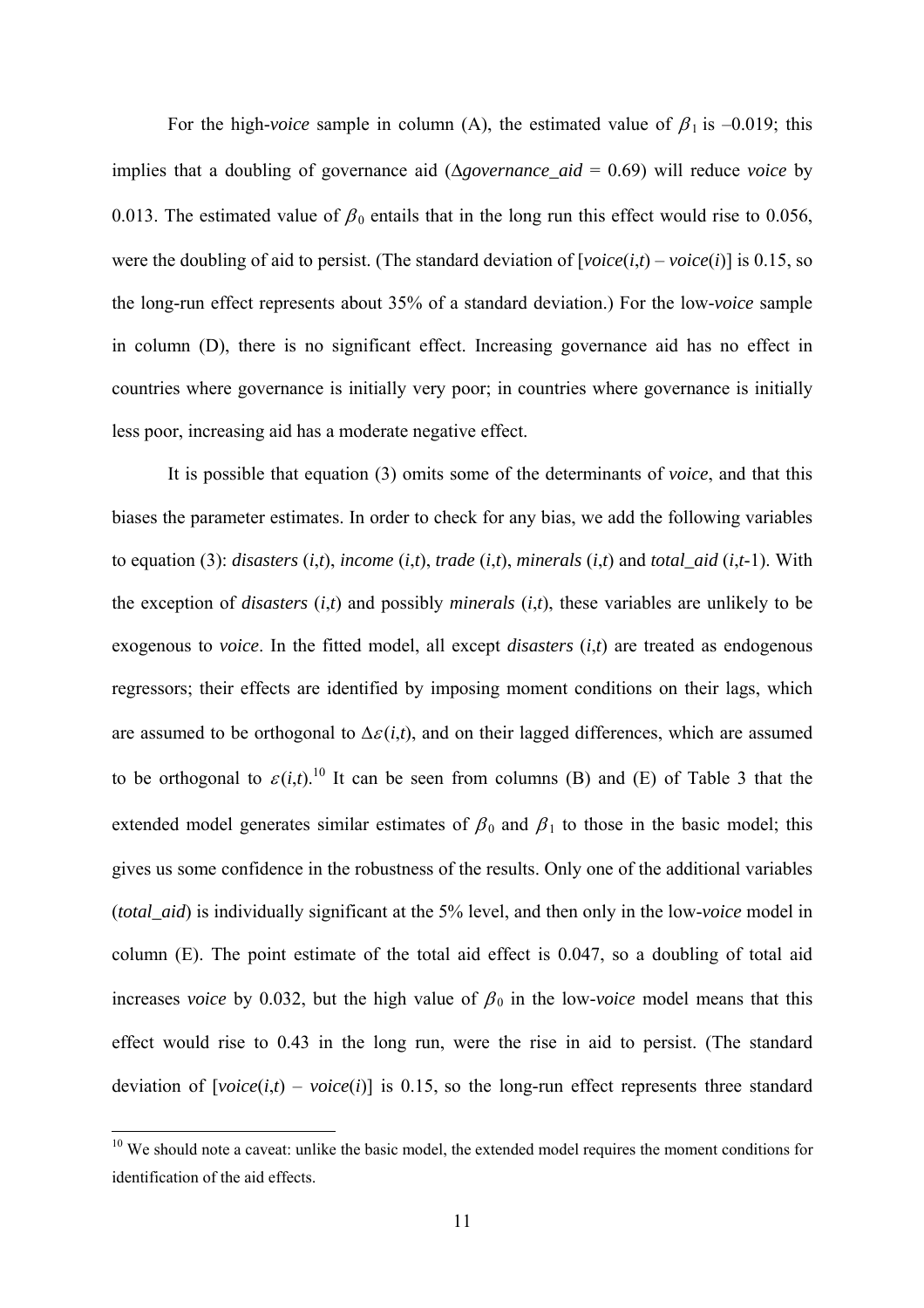deviations.) One interpretation of this effect is that a higher total level of aid gradually improves social and economic conditions in the country, and that this improvement gradually leads to greater political rights.

 These results are based on the assumption that aid commitments affect political rights only with a lag. This assumption can be tested by adding *governance\_aid*( $i$ , $t$ ) to the right hand side of equation (3), with *finalist*(*i*,*t*) as an instrument. When we make this addition, the coefficient on the extra variable is insignificantly different from zero, regardless of whether *governance aid*( $i$ ,*t*-1) or any of the other regressors is included in the model. This suggests that our assumption is correct.

 The results have stark policy implications. Improvements in political rights can be achieved through general aid to countries at the bottom end of the rights distribution, but aid designed to improve governance directly is ineffective in these countries, and counterproductive in others. These conclusions are based on a single measure of political rights. In order to explore the robustness of our conclusions, we also fit a model using an alternative measure, *press*. This is a discrete variable, a count of the number of press freedoms lacking in a given country in a given year, so it is appropriate to fit a Poisson model to the data. A dynamic fixed-effects Poisson model analogous to equation (3) is:

$$
E[press(i,t)] = \delta_i \cdot \exp(\alpha_0 \cdot press(i,t-1) + \alpha_1 \cdot governance\_aid(i,t-1)
$$
  
+  $\alpha_2 \cdot population(i,t-1) + \zeta_t$  (5)

Here, E[.] indicates the mean of a Poisson distribution,  $\delta_i$  is a country fixed effect and  $\zeta_i$  is a year fixed effect. The parameter  $\alpha_1$  quantifies the proportional change in *press* that can be expected the year after an increase in governance aid, given the recipient country's population. The right hand side of equation (5) contains two lagged variables – *press* and *governance\_aid* – that are not exogenous across the panel of countries. Following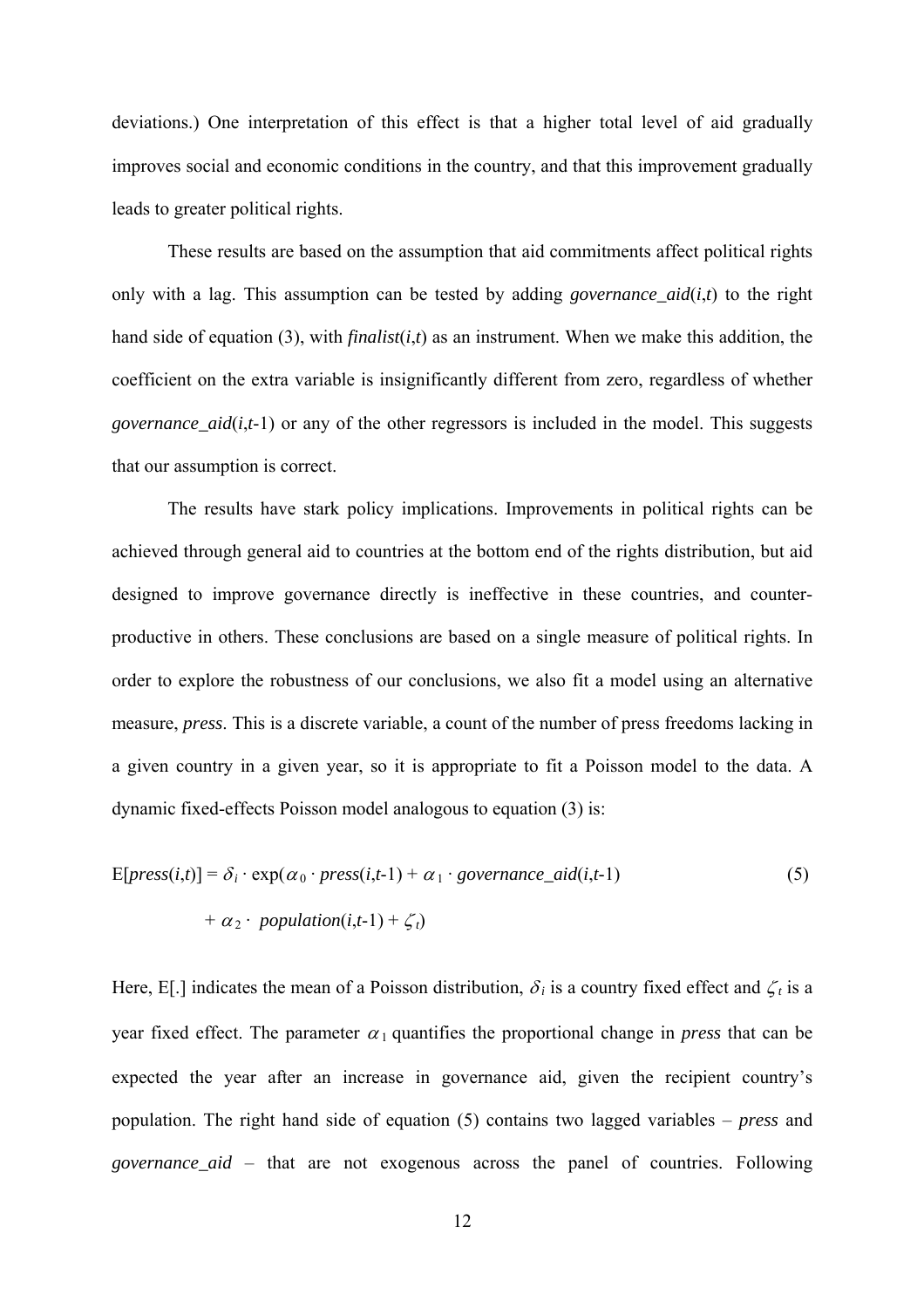Wooldridge (2005), we deal with the endogeneity here by fitting the following dynamic random-effects Poisson model to our sample of countries over 1996-2008:

$$
E[press(i,t)] = \nu(i) \cdot \exp(\alpha_0 \cdot press(i,t-1) + \gamma_0 \cdot press(i,0)
$$
  
+  $\alpha_1 \cdot governance\_aid(i,t-1) + \gamma_1 \cdot governance\_aid(i,0)$   
+  $\alpha_2 \cdot population(i,t-1) + \gamma_2 \cdot population(i) + \zeta_t)$  (6)

Here, the fixed effect  $\delta_i$  is replaced by a country-specific random effect  $\upsilon$  (*i*), the initial values of *press* and *governance aid* in country *i*, and the mean value of the exogenous regressor in country *i* (*population*(*i*)).

 Again, the effect of aid might depend on the initial value of the political rights variable. We therefore begin by fitting equation (6) to subsets of countries defined by their level of *press* in 1995. The first subset comprises all countries with a 1995 level of *press* no greater than 35; subsequent subsets form a moving window, comprising countries with a 1995 level of *press* within a certain 25-point interval: (15, 40], (20, 45], and so on. Figure 4 illustrates the estimated value of  $\alpha_1$  in each window, along with its 95% confidence band. In comparing Figures 3 and 4, recall that higher levels of *voice* and lower levels of *press* indicate more freedom. The positive and significant values of  $\alpha_1$  for low initial values of *press* are therefore consistent with the negative and significant values of  $\beta_1$  for high initial values of *voice*. The insignificant values of  $\alpha_1$  for high initial values of *press* are consistent with the insignificant values of  $\beta_1$  for low initial values of *voice*. When the initial value of *press* is no greater than 35 (a relatively high level of press freedom), increases in aid lead to significantly less freedom; otherwise, aid has no significant effect.

 Table 4 provides more detail. Column (A) in the table reports the estimated parameter values in a sample comprising all countries in which the 1995 value of *press* is no greater than 35, and column (B) the estimated parameter values in a sample comprising the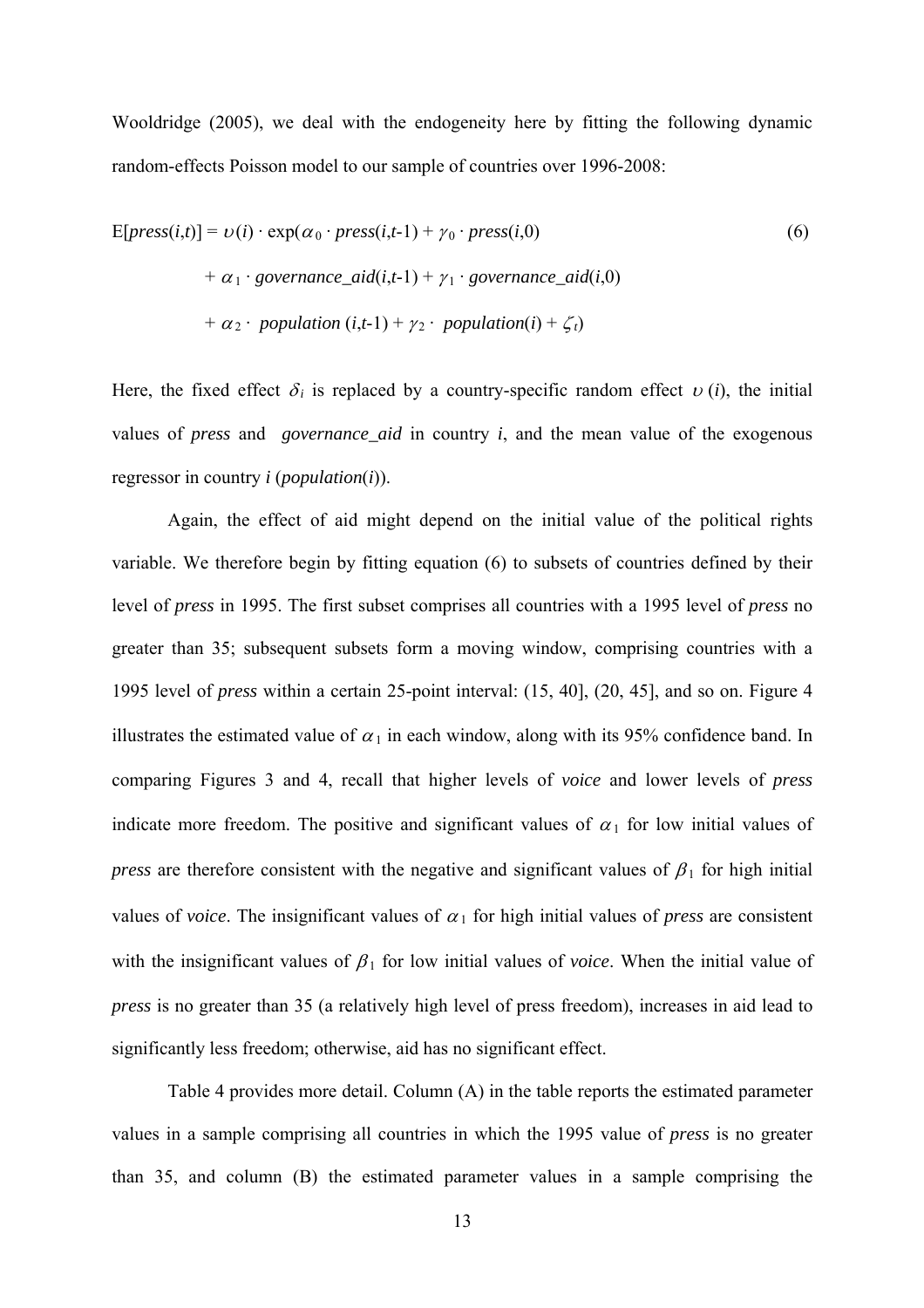remaining countries. For the low-*press* sample in column (A), the estimated value of  $\alpha_1$  is 0.01. When the regression is augmented with the extra regressors, *disasters* (*i*,*t*), *income* (*i*,*t*), *trade* (*i*,*t*), *minerals* (*i*,*t*) and *total\_aid* (*i*,*t*-1), the coefficients on these variables are not significantly different from zero. Overall, the results regarding governance aid and political rights are similar when rights are measured by *press* instead of *voice*.

#### **4. Discussion**

Previous research has found a positive relationship between the variation in political rights across countries and the variation in governance aid. We find a negative relationship between the variation in political rights over time (in some countries) and the variation in governance aid. Moreover, the explanation for this asymmetry does not lie in differences in variable definition or sample size: as discussed in Appendix 3, it is possible, using our data, to replicate the positive relationship in the cross-country variation. One explanation for the asymmetry is that the countries receiving large amounts of governance aid have better institutional links with donors. It may be the donor engagement rather than the injection of cash that produces better political outcomes. By contrast, increasing the amount of governance aid to a particular country worsens political outcomes, if it makes any difference at all. There are a number of possible explanations for this effect. It may be that for a given level of institutional engagement, an increased cash flow is interpreted as a signal of approval for the recipient regime that indicates a relaxation of political conditionality. Alternatively, managing aid inflows puts pressure on the resources of civil society groups, worsening their overall level of effectiveness.

 Some previous research has found a negative relationship, on average, between the variation in political rights across countries and the variation in total aid. However, it appears that the effect depends on the recipient country's regime type, and for some types of regime the relationship is positive. We find a positive relationship between the variation in political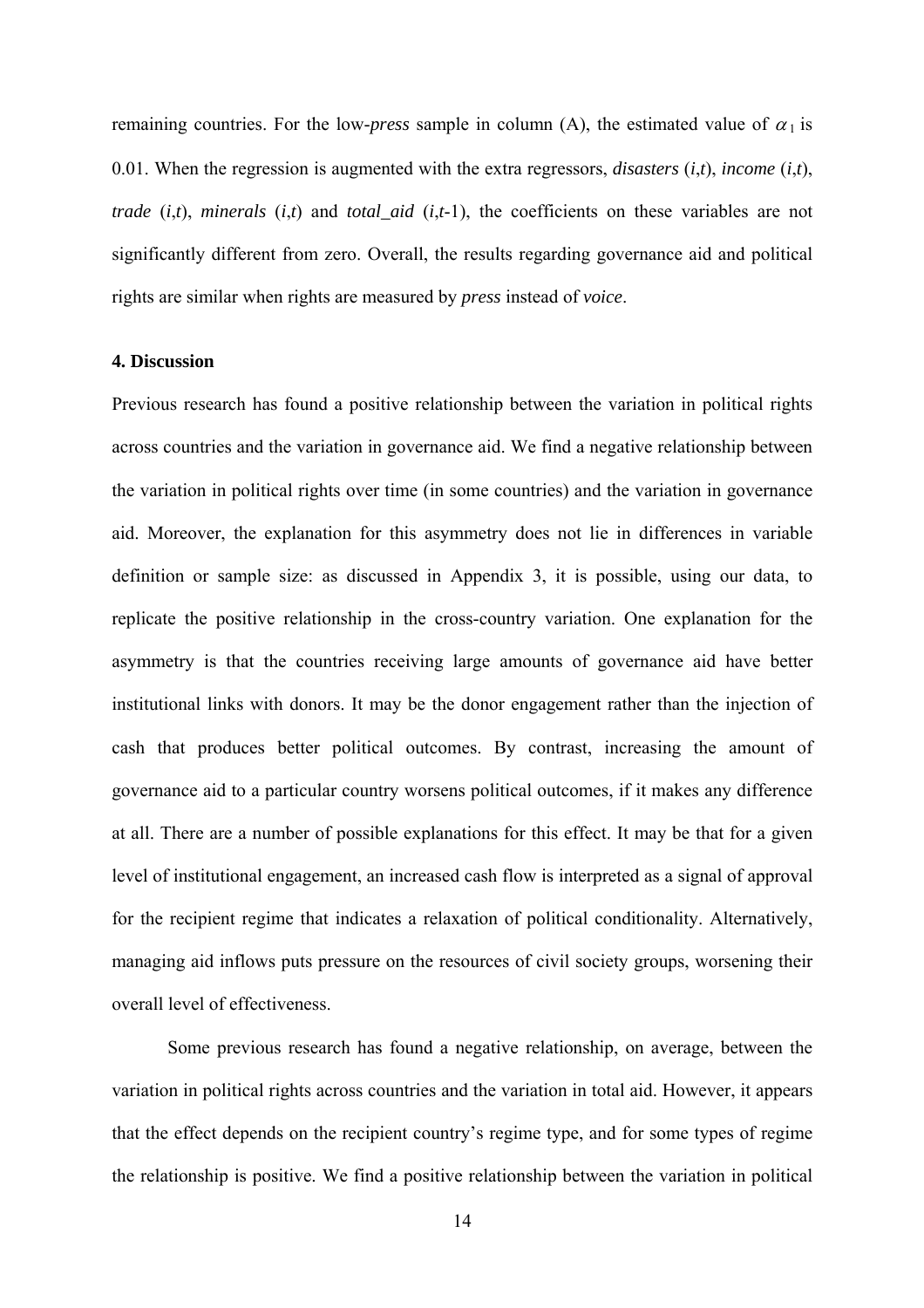rights over time (in some countries) and the variation in total aid. This reinforces the result that aid can *sometimes* lead to improvements in political rights. The ability of donors to promote political rights depends on an understanding of the institutional characteristics that influence aid effectiveness.

### **References**

- Ali, M.A, Isse, H.S. (2003). Determinants of economic corruption: a cross-country comparison. Cato Journal, 22(3), 449-466.
- Arellano, M., Bond, S. (1991). Some tests of specification for panel data: Monte-Carlo evidence and an application to employment equations. Review of Economic Studies, 58, 277-97.
- Blundell, R., Bond, S. (1998). Initial conditions and moment restrictions in dynamic paneldata models. Journal of Econometrics, 87, 115-43.
- Bräutigam, D.A., Knack, S. (2004). Foreign aid, institutions, and governance in Sub-Saharan Africa. Economic Development and Cultural Change, 52(2), 255-285.
- Busse, M., Gröning, S. (2009). Does foreign aid improve governance? Economics Letters, 104, 76-78.
- Collier, P., Dollar, D. (2002). Aid allocation and poverty reduction. European Economic Review, 46(8), 1475-1500.
- Collier, P., Hoeffler, A. (2005). Resource rents, governance and conflict. Journal of Conflict Resolution, 49(4), 625-633.
- Escaleras, M., Anbarci, N., Register, C.A. (2007). Public sector corruption and major earthquakes: a potentially deadly interaction. Public Choice, 132, 209-230.
- Fielding, D. (2010). Health aid and governance in developing countries. Health Economics (forthcoming; doi: 10.1002/hec.1631).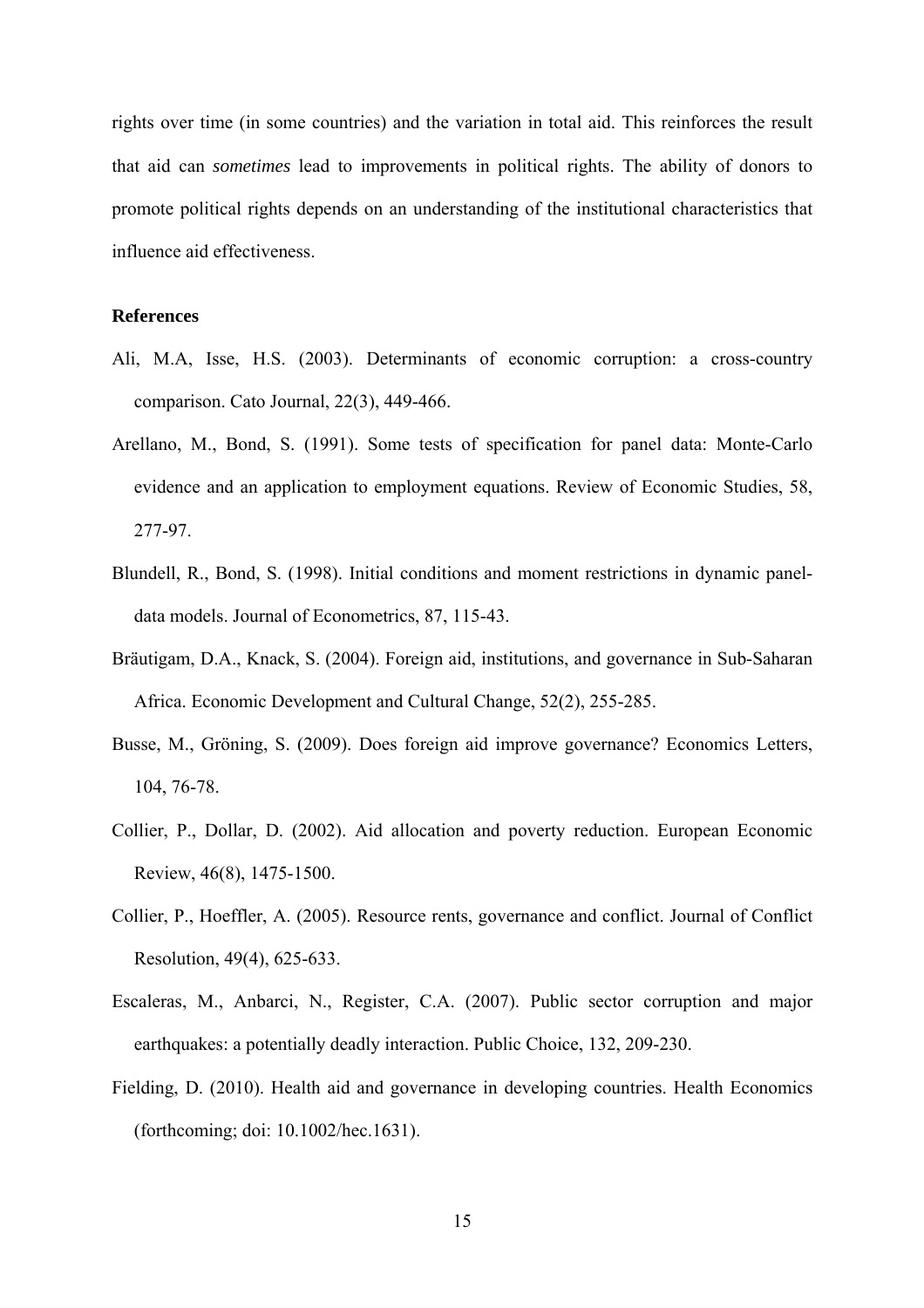- Johnson, D., Zajunc, T. (2006). Can foreign aid create an incentive for good governance? Evidence from the Millennium Challenge Corporation. Mimeo, Harvard University.
- Kalyvitis, S., Vlachaki, I. (2010). Democratic aid and the democratization of recipients. Contemporary Economic Policy, 28(2), 188-218.
- Kaufmann, D., Kraay, A., Mastruzzi, M. (2006). Growth and governance: a reply. Journal of Politics, 69(2), 555-562.
- Kaufmann, D., Kraay, A., Mastruzzi, M. (2009). Governance Matters VIII: aggregate and individual governance indicators 1996-2008. Policy Research Working Paper 4978, The World Bank, Washington, D.C.
- Knack, S. (2004). Does foreign aid promote democracy? International Studies Quarterly, 48(1), 251-266.
- Limpach, S., Michaelowa, K. (2010). The impact of World Bank and IMF programs on democratization in developing countries. Working Paper 62, Center for Comparative and International Studies, Zürich University.
- Öhler, H., Nunnenkamp, P., Dreher, A. (2010). Does conditionality work? A test for an innovative US aid scheme. Discussion Paper 103, Center for European Governance and Economic Development, Georg August University, Göttingen.
- Olsen, G.R., Carstensen, N., Hønyen, K. (2003). Humanitarian crises: what determines the level of emergency assistance? Disasters, 27(2), 109-126.
- Rioux, J-S., Van Belle, D.A. (2005). The influence of Le Monde coverage on French foreign aid allocations. International Studies Quarterly, 49, 481–502.
- Small, D., Loewenstein, G., Slovic, P. (2007). Sympathy and callousness: the impact of deliberative thought on donations to identifiable and statistical victims. Organizational Behaviour and Human Decision Processes, 102, 143-153.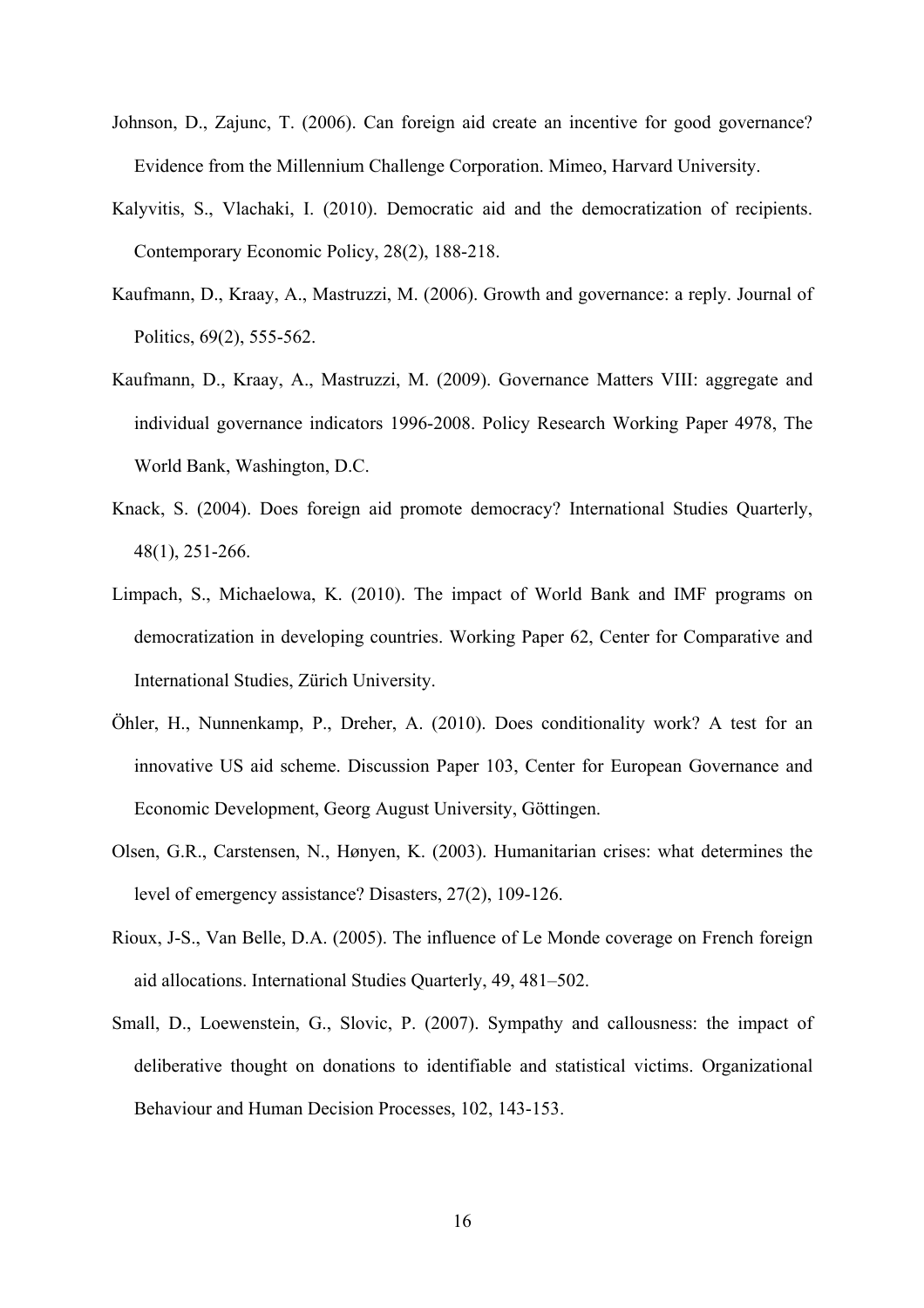Strömberg, D. (2007). Natural disasters, economic development, and humanitarian aid. Journal of Economic Perspectives, 21(3), 199-222.

Tavares, J. (2003). Does Foreign Aid Corrupt? Economic Letters, 79, 99-106.

- Teorell, J., Samanni, M., Charron, N., Holmberg, S., Rothstein, B. (2010). The Quality of Government Dataset (version 27). Quality of Government Institute, University of Gothenburg.
- Treisman, D. (2007). What have we learned about the causes of corruption from ten years of cross-national empirical research? Annual Review of Political Science, 10, 211-244.
- Wooldridge, J.M. (2005). Simple solutions to the initial conditions problem in dynamic, nonlinear panel data models with unobserved heterogeneity. Journal of Applied Econometrics, 20, 39-54.
- Wright, J. (2009). How foreign aid can foster democratization in authoritarian regimes. American Journal of Political Science, 53(3), 552-571.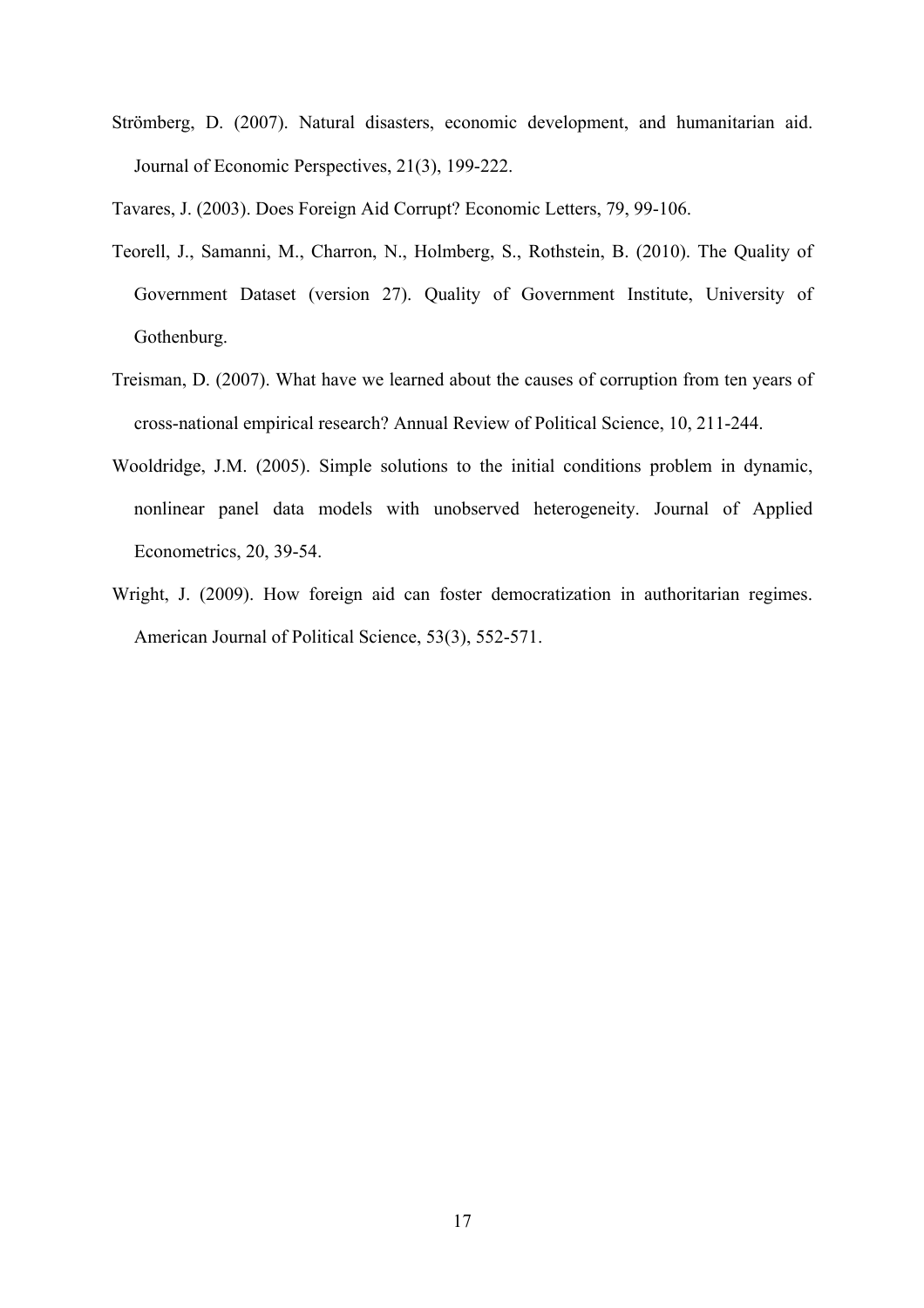# **Appendix 1: Countries Included in the Sample**

*Column headings here indicate columns in Tables 3-4. A cross indicates that the country is part of the sample in that column.* 

|               | 3A      | 3B                        | 3D | 3E                        | 4A                        | 4B |               | 3A           | 3B                        | 3D          | 3E | 4A                        | 4B |              | 3A               | 3B                        | 3D               | 3E          | 4A                        | 4B          |              | 3A                        | 3B                        | 3D | 3E                        | $4A$ $4B$                 |                           |
|---------------|---------|---------------------------|----|---------------------------|---------------------------|----|---------------|--------------|---------------------------|-------------|----|---------------------------|----|--------------|------------------|---------------------------|------------------|-------------|---------------------------|-------------|--------------|---------------------------|---------------------------|----|---------------------------|---------------------------|---------------------------|
| Albania       | X       | $\boldsymbol{X}$          |    |                           | Χ                         |    | Djibouti      |              |                           | $\mathbf X$ |    | X                         |    | Liberia      |                  |                           | X                |             | X                         |             | Serbia       |                           |                           | Χ  | X                         | X                         |                           |
| Algeria       |         |                           | X  | X                         | X                         |    | Dominica      | X            | X                         |             |    |                           | X  | Libya        |                  |                           | X                |             | X                         |             | Seychelles   | $X$ $X$                   |                           |    |                           | $\boldsymbol{\mathrm{X}}$ |                           |
| Angola        |         |                           | X  |                           | X                         |    | Dom. Rep.     | X            | X                         |             |    | X                         |    | Macedonia    |                  |                           | X                | X           | X                         |             | Sierra Leone |                           |                           | X  |                           | X                         |                           |
| Antigua       | X       | X                         |    |                           |                           | X  | Ecuador       | X            | X                         |             |    | X                         |    | Madagascar   |                  |                           | X                | X           |                           | X           | Solomon Is.  | $\mathbf X$               |                           |    |                           |                           | X                         |
| Argentina     | X       | X                         |    |                           |                           | X  | Egypt         |              |                           | X           | X  | X                         |    | Malawi       |                  |                           | X                | X           | $\mathbf X$               |             | Somalia      |                           |                           | X  |                           | X                         |                           |
| Armenia       |         |                           | X  | X                         | X                         |    | El Salvador   | $\mathbf{X}$ | X                         |             |    | $\mathbf X$               |    | Malaysia     |                  |                           | Χ                | X           | X                         |             | South Africa | $\boldsymbol{X}$          | X                         |    |                           |                           | X                         |
| Azerbaijan    |         |                           | X  | X                         | X                         |    | Eq. Guinea    |              |                           | X           |    | X                         |    | Maldives     |                  |                           | X                | X           | $\mathbf X$               |             | Sri Lanka    |                           |                           | X  | $\boldsymbol{\mathrm{X}}$ | $\boldsymbol{\mathrm{X}}$ |                           |
| Bangladesh    |         |                           | X  | X                         | X                         |    | Eritrea       |              |                           | Χ           | X  | X                         |    | Mali         | X                | $\boldsymbol{\mathrm{X}}$ |                  |             |                           | X           | St. Kitts    | X                         | X                         |    |                           |                           | Χ                         |
| Barbados      | X       |                           |    |                           |                           | Χ  | Ethiopia      |              |                           | X           | X  | X                         |    | Marshall Is. | X                |                           |                  |             |                           | X           | St. Lucia    | X                         | X                         |    |                           |                           | X                         |
| Belarus       |         |                           | X  | $\mathbf{X}$              | $\mathbf{X}$              |    | Fiji          | X            | $\boldsymbol{\mathrm{X}}$ |             |    | $\boldsymbol{\mathrm{X}}$ |    | Mauritania   |                  |                           | X                | $\mathbf X$ | $\boldsymbol{X}$          |             | St. Vincent  | X                         | $\boldsymbol{X}$          |    |                           |                           | X                         |
| <b>Belize</b> | X       | X                         |    |                           |                           | X  | Gabon         |              |                           | X           | X  | X                         |    | Mauritius    | $\mathbf{X}$     | X                         |                  |             |                           | $\mathbf X$ | Sudan        |                           |                           | X  | $X$ $X$                   |                           |                           |
| Benin         | X       | $\boldsymbol{\mathrm{X}}$ |    |                           |                           | X  | Gambia        |              |                           | X           | X  | X                         |    | Mexico       | $\mathbf{X}$     | $\boldsymbol{\mathrm{X}}$ |                  |             | $\boldsymbol{\mathrm{X}}$ |             | Suriname     | $\boldsymbol{\mathrm{X}}$ | $\boldsymbol{\mathrm{X}}$ |    |                           |                           | X                         |
| Bhutan        |         |                           | X  | X                         | $\boldsymbol{\mathrm{X}}$ |    | Georgia       |              |                           | X           | X  | X                         |    | Micronesia   | $\mathbf X$      |                           |                  |             |                           | X           | Swaziland    |                           |                           | X  | X                         | X                         |                           |
| Bolivia       | X       | X                         |    |                           |                           | X  | Ghana         | X            | X                         |             |    | X                         |    | Moldova      |                  |                           | $\boldsymbol{X}$ | X           | $\boldsymbol{X}$          |             | Syria        |                           |                           | Х  | Х                         | X                         |                           |
| Bosnia        |         |                           | X  | $\boldsymbol{X}$          | $\boldsymbol{\mathrm{X}}$ |    | Grenada       | X            | $\boldsymbol{\mathrm{X}}$ |             |    |                           | X  | Mongolia     | X X              |                           |                  |             |                           | X           | Tajikistan   |                           |                           | Х  |                           | X                         |                           |
| Botswana      | X       | X                         |    |                           |                           | X  | Guatemala     |              |                           | X           | X  | $\boldsymbol{X}$          |    | Morocco      |                  |                           | X                | X           | X                         |             | Tanzania     |                           |                           | X  | $\boldsymbol{\mathrm{X}}$ | $\boldsymbol{\mathrm{X}}$ |                           |
| <b>Brazil</b> | X       | X                         |    |                           |                           | X  | Guinea        |              |                           | X           | X  | X                         |    | Mozambique   |                  |                           | X                | X           | X                         |             | Thailand     | $X$ X                     |                           |    |                           |                           | X                         |
| Burkina Faso  |         |                           | X  | X                         | X                         |    | Guinea-Bissau |              |                           | X           | X  | $\boldsymbol{\mathrm{X}}$ |    | Myanmar      |                  |                           | X                |             | X                         |             | Timor-Leste  | X                         |                           |    |                           |                           | X                         |
| Burundi       |         |                           | X  | Х                         | X                         |    | Guyana        | X            | $\mathbf{X}$              |             |    |                           | X  | Namibia      | $X$ $X$          |                           |                  |             |                           | X           | Togo         |                           |                           | X  | $\mathbf X$               | X                         |                           |
| Cambodia      |         |                           | X  | Х                         | X                         |    | Haiti         |              |                           | X           |    | $\mathbf X$               |    | Nepal        |                  |                           | X                | X           | X                         |             | Tonga        | X                         | $\boldsymbol{\mathrm{X}}$ |    |                           |                           | X                         |
| Cameroon      |         |                           | X  | X                         | X                         |    | Honduras      |              |                           | X           | X  |                           | X  | Nicaragua    |                  |                           | Χ                | X           | X                         |             | Trinidad     | X                         | $\boldsymbol{\mathrm{X}}$ |    |                           |                           | $\boldsymbol{\mathrm{X}}$ |
| Cape Verde    | X X     |                           |    |                           |                           | X  | India         | X            | $\boldsymbol{\mathrm{X}}$ |             |    | X                         |    | Niger        |                  |                           | Χ                | Χ           | X                         |             | Tunisia      |                           |                           | X  | Χ                         | $\boldsymbol{\mathrm{X}}$ |                           |
| C.A.R.        |         |                           | X  | X                         | X                         |    | Indonesia     |              |                           | X           | X  | $\mathbf X$               |    | Nigeria      |                  |                           | X                | X           | X                         |             | Turkey       |                           |                           |    |                           | X                         |                           |
| Chad          |         |                           | X  |                           | $\mathbf X$               |    | Iran          |              |                           | X           | X  | $\mathbf X$               |    | N. Korea     |                  |                           | Х                |             | X                         |             | Turkmenistan |                           |                           |    |                           | X                         |                           |
| Chile         | X X     |                           |    |                           |                           | X  | Iraq          |              |                           |             |    | X                         |    | Oman         |                  |                           | Х                | Χ           | X                         |             | Uganda       |                           |                           | X  | Х                         | X                         |                           |
| China         |         |                           | X  | X                         | $\boldsymbol{\mathrm{X}}$ |    | Jamaica       | X            |                           |             |    |                           | X  | Pakistan     |                  |                           | X                | X           | $\boldsymbol{\mathrm{X}}$ |             | Ukraine      |                           |                           | X  | X                         | $\mathbf{X}$              |                           |
| Colombia      |         |                           | X  | X                         | X                         |    | Jordan        |              |                           | X           | X  | $\mathbf X$               |    | Panama       | $\mathbf{X}$     | X                         |                  |             |                           | X           | Uruguay      | $\boldsymbol{X}$          | X                         |    |                           |                           | X                         |
| Comoros       |         |                           | X  |                           |                           | X  | Kazakhstan    |              |                           | X           | X  | X                         |    | P.N.G.       | $\mathbf{X}$     | X                         |                  |             |                           | X           | Uzbekistan   |                           |                           | X  |                           | X                         |                           |
| Congo Rep.    |         |                           | X  |                           | X                         |    | Kenya         |              |                           | X           | X  | X                         |    | Paraguay     |                  |                           | X                | X           | X                         |             | Vanuatu      | $X$ X                     |                           |    |                           | $\mathbf X$               |                           |
| Costa Rica    | X X     |                           |    |                           |                           | X  | Kiribati      | X            |                           |             |    |                           | X  | Peru         | X                | X                         |                  |             | X                         |             | Venezuela    |                           |                           | Χ  | X                         |                           | X                         |
| Côte d'Ivoire |         |                           | X  | $\boldsymbol{\mathrm{X}}$ | X                         |    | Kyrgyzstan    |              |                           | Χ           | Х  | X                         |    | Philippines  | X                | X                         |                  |             | X                         |             | Vietnam      |                           |                           |    |                           | X                         |                           |
| Croatia       | $X$ $X$ |                           |    |                           | X                         |    | Laos          |              |                           | X           |    | X                         |    | Rwanda       |                  |                           | X                | X           | X                         |             | Yemen        |                           |                           | X  |                           | X                         |                           |
| Cuba          |         |                           | X  |                           | X                         |    | Lebanon       |              |                           | X           | X  | $\boldsymbol{\mathrm{X}}$ |    | Samoa        | $\boldsymbol{X}$ | $\boldsymbol{X}$          |                  |             |                           | X           | Zambia       |                           |                           | Χ  | Χ                         | X                         |                           |
| D.R.C.        |         |                           | X  |                           | X                         |    | Lesotho       | X            | $\boldsymbol{\mathrm{X}}$ |             |    | X                         |    | Senegal      | X                | X                         |                  |             |                           | X           | Zimbabwe     |                           |                           | X  |                           | X                         |                           |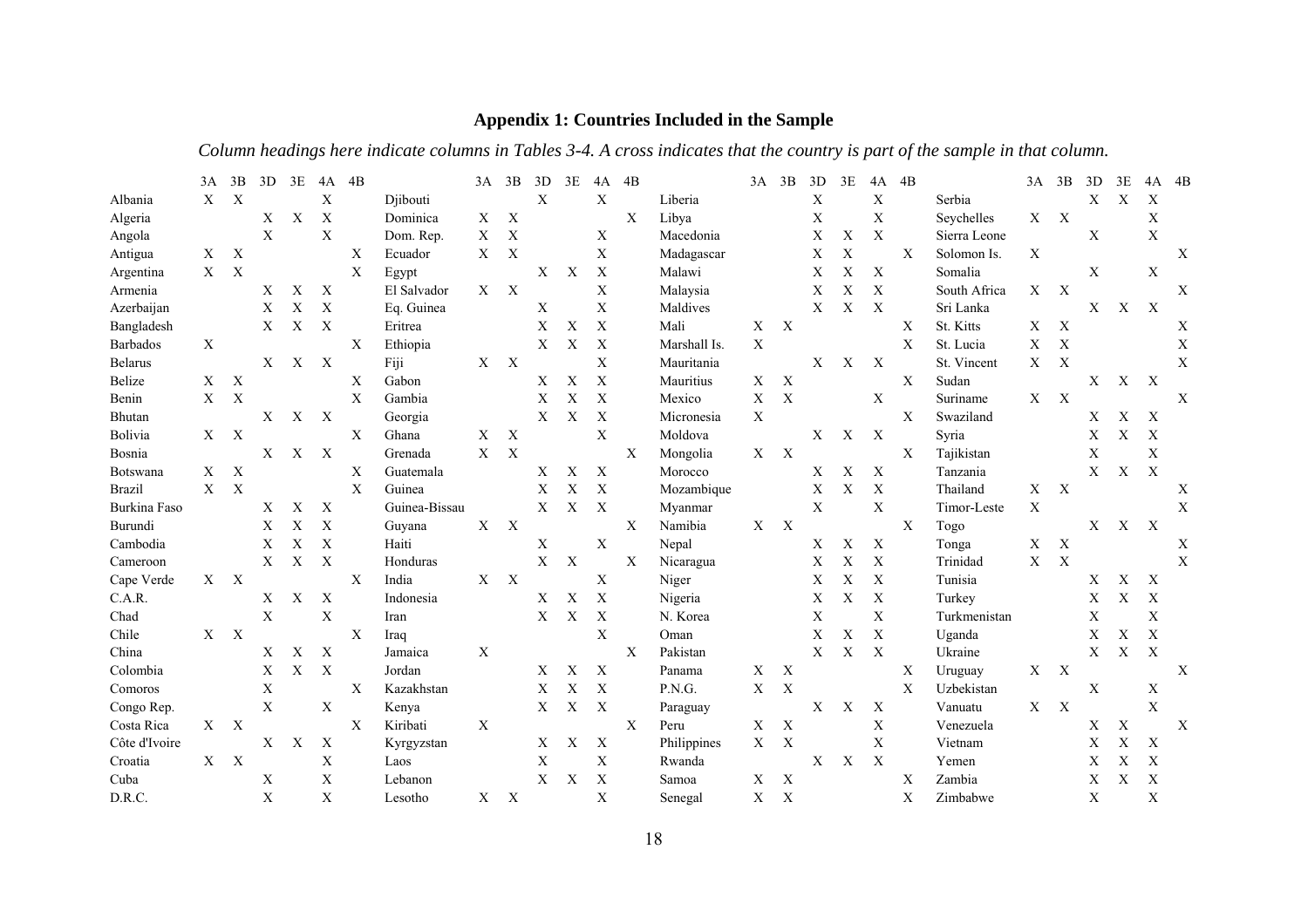# **Appendix 2: Governance Aid Codes and Descriptions**

| <b>CRS</b> Code                                              | Description                                                                                                                                                                                                                                                                                                                                                                                                                                                                                                                                                                                                                                                                                                                                                                                                                                                                                          |
|--------------------------------------------------------------|------------------------------------------------------------------------------------------------------------------------------------------------------------------------------------------------------------------------------------------------------------------------------------------------------------------------------------------------------------------------------------------------------------------------------------------------------------------------------------------------------------------------------------------------------------------------------------------------------------------------------------------------------------------------------------------------------------------------------------------------------------------------------------------------------------------------------------------------------------------------------------------------------|
| 15150: democratic<br>participation and civil<br>society      | 'Support to the exercise of democracy and diverse forms of<br>participation of citizens beyond elections; direct democracy instruments<br>such as referenda and citizens' initiatives; support to organisations to<br>represent and advocate for their members, to monitor, engage and hold<br>governments to account, and to help citizens learn to act in the public<br>sphere; curricula and teaching for civic education at various levels.<br>Electoral management bodies and processes, election observation,<br>voters' education.'                                                                                                                                                                                                                                                                                                                                                           |
| 15151: elections                                             | 'Electoral management bodies and processes, election observation,<br>voters' education.'                                                                                                                                                                                                                                                                                                                                                                                                                                                                                                                                                                                                                                                                                                                                                                                                             |
| 15152: legislatures and<br>political parties                 | 'Assistance to strengthen key functions of legislatures / parliaments<br>subnational assemblies and councils (representation;<br>including<br>oversight; legislation), such as improving the capacity of legislative<br>bodies, improving legislatures' committees<br>and administrative<br>procedures; research and information management systems; providing<br>training programmes for legislators and support personnel. Assistance<br>to political parties and strengthening of party systems.'                                                                                                                                                                                                                                                                                                                                                                                                 |
| 15153: media and free<br>flow of information                 | Activities that support free and uncensored flow of information on<br>public issues; activities that increase the editorial and technical skills<br>and the integrity of the print and broadcast media, e.g. training of<br>journalists.'                                                                                                                                                                                                                                                                                                                                                                                                                                                                                                                                                                                                                                                            |
| 15160: human rights                                          | 'Measures to support specialised official human rights institutions and<br>mechanisms at universal, regional, national and local levels in their<br>statutory roles to promote and protect civil and political, economic,<br>social and cultural rights as defined in international conventions and<br>covenants; translation of international human rights commitments into<br>national legislation; reporting and follow-up; human rights dialogue.<br>Human rights defenders and human rights NGOs; human rights<br>advocacy, activism, mobilisation; awareness raising and public human<br>rights education. Human rights programming targeting specific groups,<br>e.g. children, persons with disabilities, migrants, ethnic, religious,<br>linguistic and sexual minorities, indigenous people and those suffering<br>from caste discrimination, victims of trafficking, victims of torture.' |
| 15170: women's<br>equality organisations<br>and institutions | 'Support for institutions and organisations (governmental and non-<br>governmental)<br>working<br>equality<br>for gender<br>and<br>women's<br>empowerment.'                                                                                                                                                                                                                                                                                                                                                                                                                                                                                                                                                                                                                                                                                                                                          |

*Source: OECD Development Assistance Committee*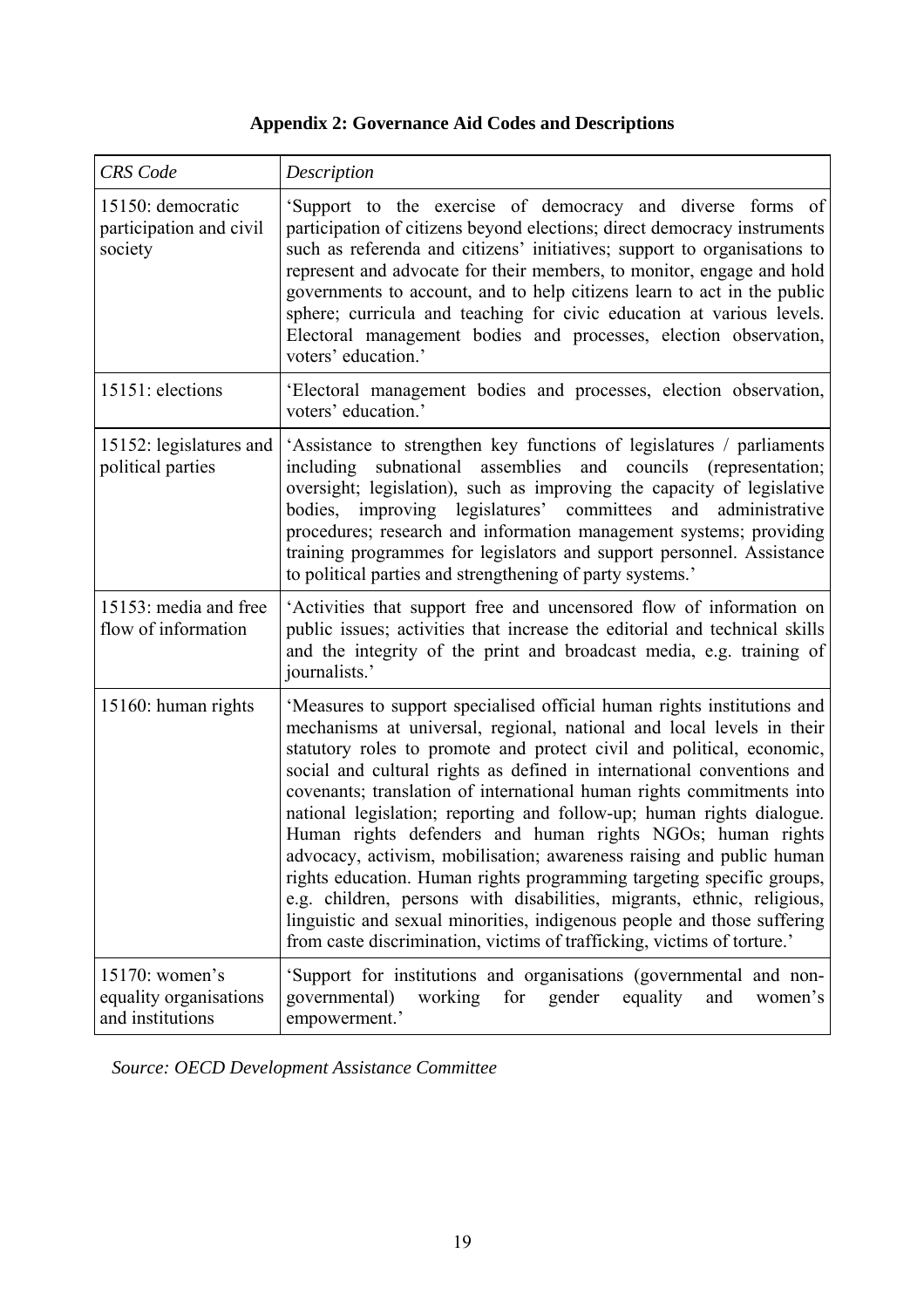#### **Appendix 3: Modelling the Cross-Country Variation in** *voice*

As noted in the main text, the within-country variation in *voice* is much smaller than the overall variation across the countries in the panel, and the mechanisms driving the betweencountry variation in *voice* may be very different from those driving the within-country variation. In order to explore the between-country variation, we fit the following randomeffects model:

$$
voice(i,t) = \pi(i) + \rho \cdot governance\_aid(i,t-1) + \omega \cdot population(i,t-1) + \chi(i,t)
$$
\n(A1)

Here,  $\pi(i)$  is a country-specific random effect and  $\gamma(i,t)$  is an error term. As we will see, estimates of the parameters in equation (A1) are driven by the between-country variation in the data.

 Table A1 reports the parameters of three regressions based on equation (A1). The first (column A) is an a standard random-effects model, treating *governance\_aid*(*i*,*t*-1) as exogenous. The second (column B) is an Instrumental Variables model fitted using Baltagi's EC2SLS estimator, with *finalist*( $i$ , $t$ -1) as an instrument for *governance\_aid*( $i$ , $t$ -1). The third (column C) is an EC2SLS estimate with additional regressors, which are assumed to be exogenous: *disasters*, *minerals*, dummy variables for former British / French colonies, and continent dummies. (These dummy variables are time-invariant, so they do not appear in the fixed-effects models in the main text.) The  $\rho$  parameter is significantly greater than zero in all three columns, indicating that countries receiving more aid have more political rights in the following year. However, the size of the coefficient varies substantially, so estimates of the effect are sensitive to whether *governance\_aid*(*i*,*t*-1) is treated as exogenous, and whether we control for the effect of other determinants of political rights.

The bottom of the table reports the overall  $\mathbb{R}^2$  of each regression, along with the within-country and between-country  $R^2$ s. The basic model in columns A-B explains about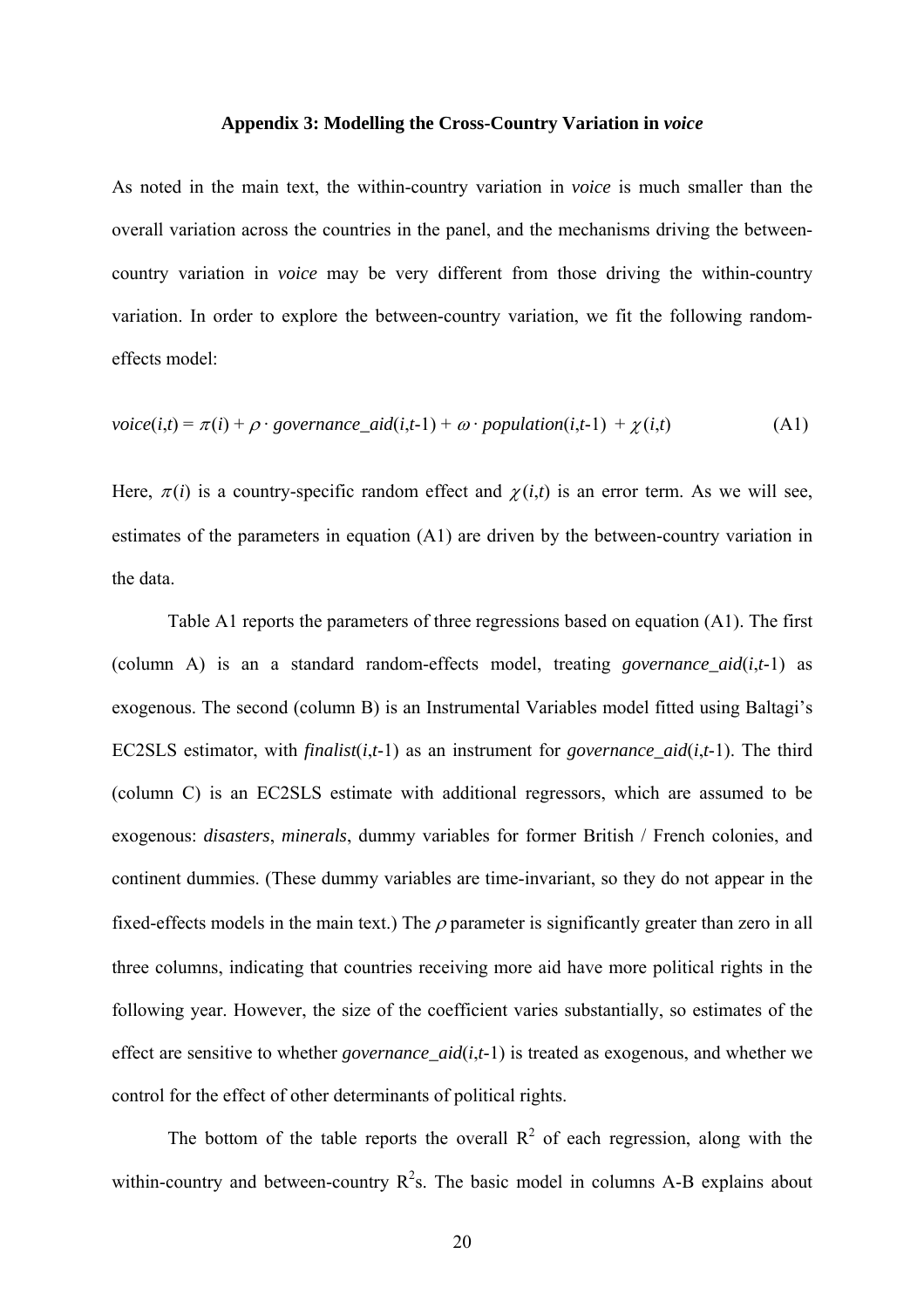20% of the between-country variation in  $\text{voice}(i,t)$ , and the extended model in column C about a half. The model explains almost none of the within-country variation, so the parameter estimates can be interpreted, approximately, as the effect on the country mean *voice*(*i*) of variation in each of the explanatory variables from one country to another. The estimates in column C are probably the most reliable, and here  $\rho = 0.033$ . The standard deviation of *governance\_aid*(*i*,*t*) in the sample is about 1.8, so in a country with a level of aid one standard deviation higher one can expect the level of *voice* to be higher by 0.06, that is, by 6% of its worldwide standard deviation, or about 7% of its deviation in the sample. Countries attracting a high level of governance aid (on average) do have a higher level of political rights (on average).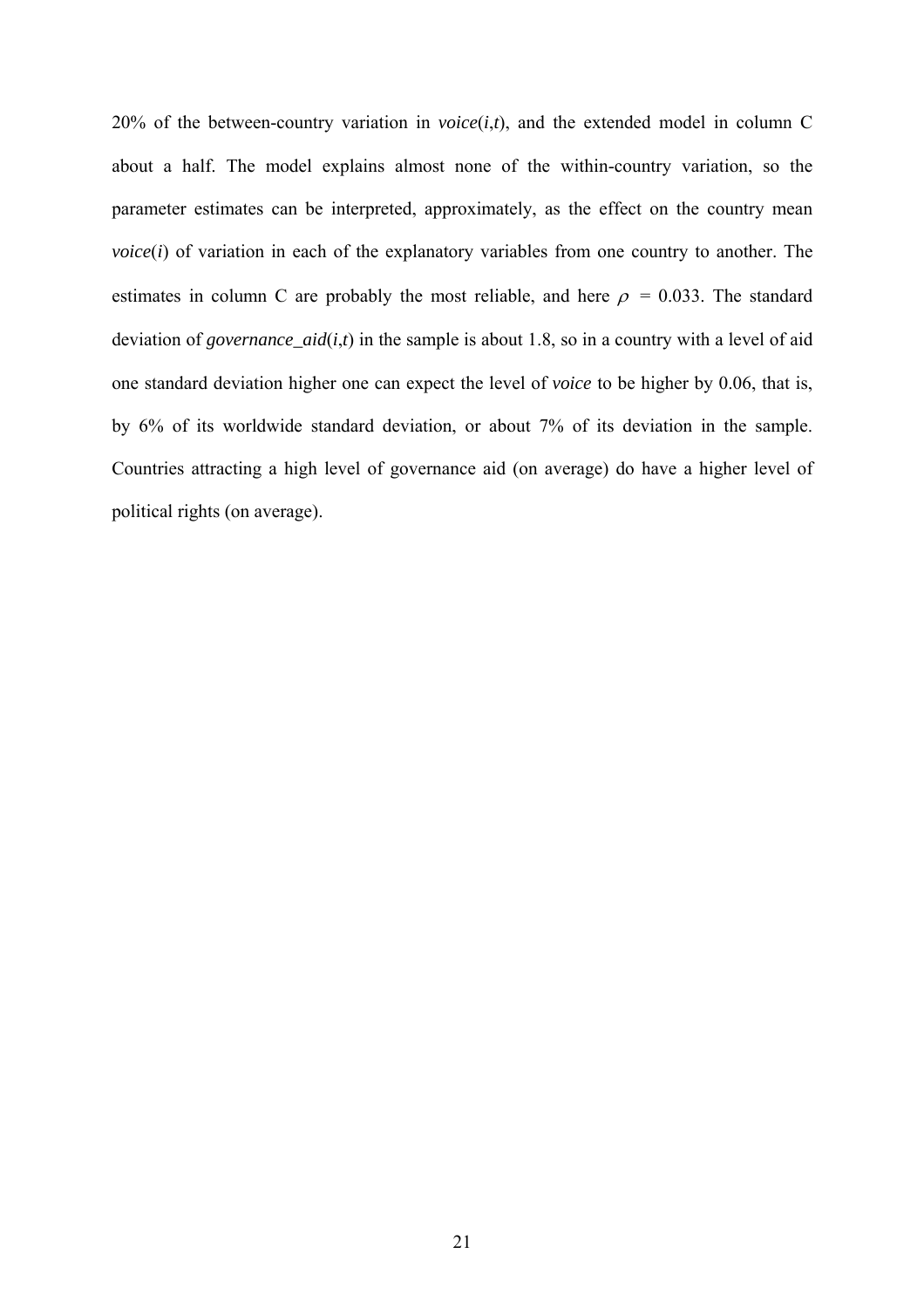



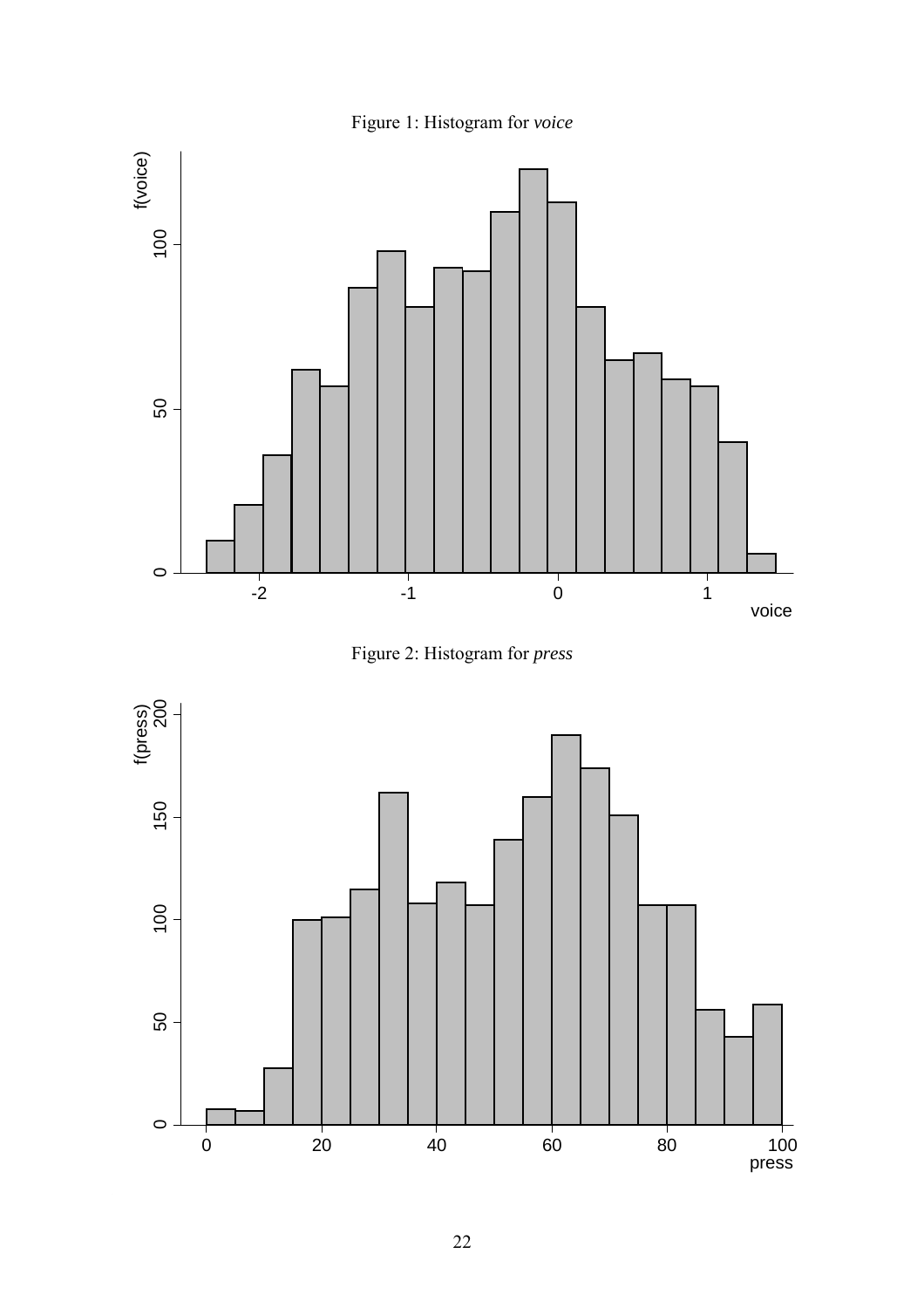Figure 3: Recursive Plot of the *governance\_aid* Coefficient in the *voice* Model *The vertical axis indicates the coefficient value and the horizontal axis the upper bound of the sub-sample used (the value of voice in 2002). Grey lines indicate the 95% confidence band.* 



Figure 4: Recursive Plot of the *governance\_aid* Coefficient in the *press* Model *The vertical axis indicates the coefficient value and the horizontal axis the upper bound of the sub-sample used (the value of press in 1995). Grey lines indicate the 95% confidence band.* 

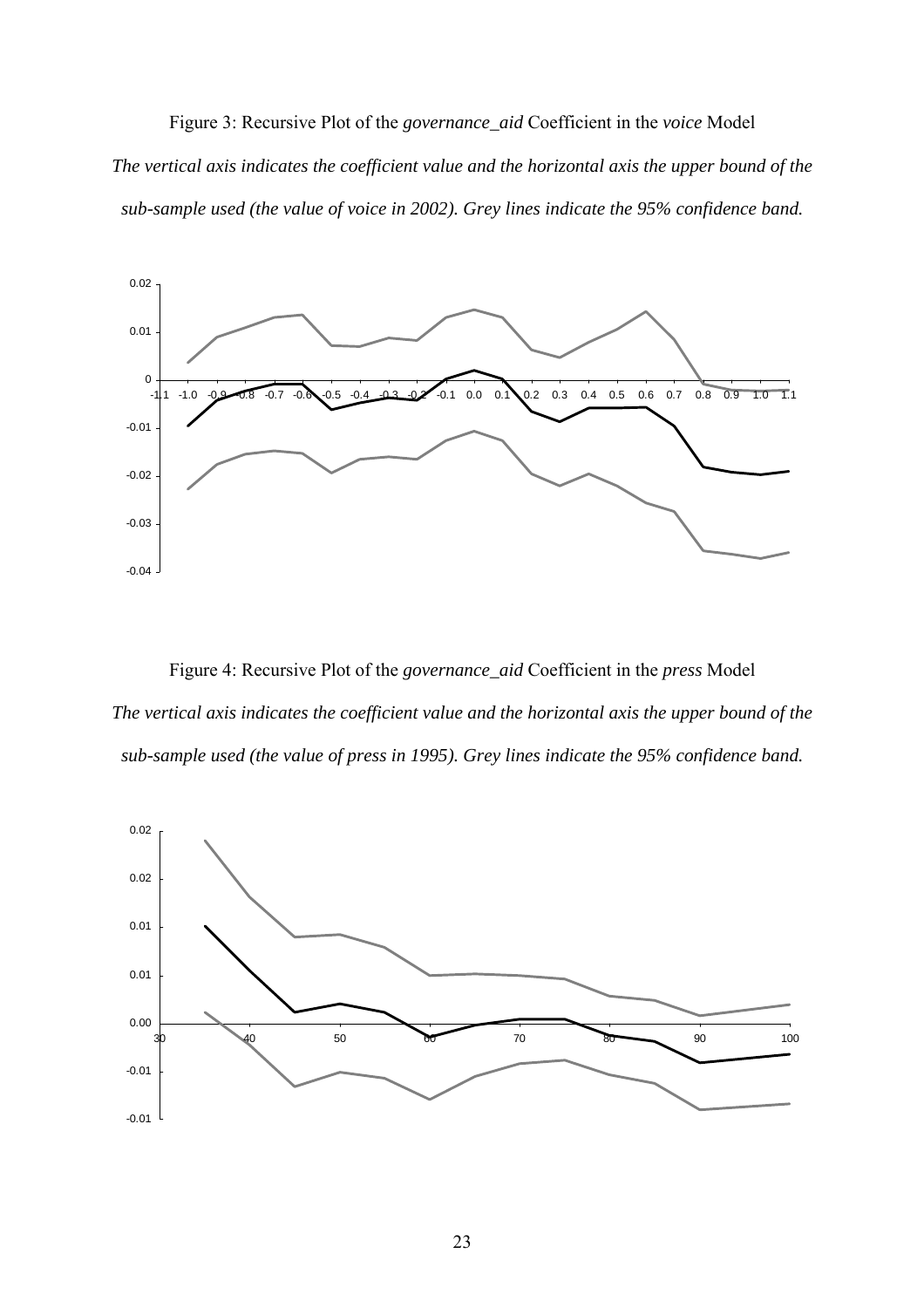# Table 1: Descriptive Statistics

| variable                | years     | countries | observations | mean     | std. dev. | std. dev. around<br>fixed effects |
|-------------------------|-----------|-----------|--------------|----------|-----------|-----------------------------------|
| $\textit{voice}(i, t)$  | 2003-2008 | 135       | 810          | 0.414    | 0.846     | 0.149                             |
| press(i,t)              | 1996-2008 | 136       | 1768         | 53.37    | 22.30     | 6.558                             |
| $goverance\_aid(i,t-1)$ | 1996-2008 | 136       | 1320*        | $0.857*$ | 1.829*    | $1.359*$                          |
| $population(i, t-1)$    | 1996-2008 | 136       | 1760         | 15.52    | 2.043     | 0.078                             |
| disasters(i,t)          | 1996-2008 | 136       | 1768         | 6.397    | 5.532     | 3.959                             |
| income(i,t)             | 1996-2008 | 128       | 1626         | 8.177    | 1.087     | 0.517                             |
| $total\_aid(i, t-1)$    | 1996-2008 | 136       | 1741         | 5.300    | 1.723     | 0.808                             |
| trade(i, t)             | 1996-2008 | 130       | 1629         | 0.836    | 0.400     | 0.149                             |
| minerals(i,t)           | 1996-2008 | 108       | 1213         | 0.081    | 0.125     | 0.047                             |

\* Figures are for the 1320 of the 1768 observations of *governance\_aid* above the truncation value of ln(0.01).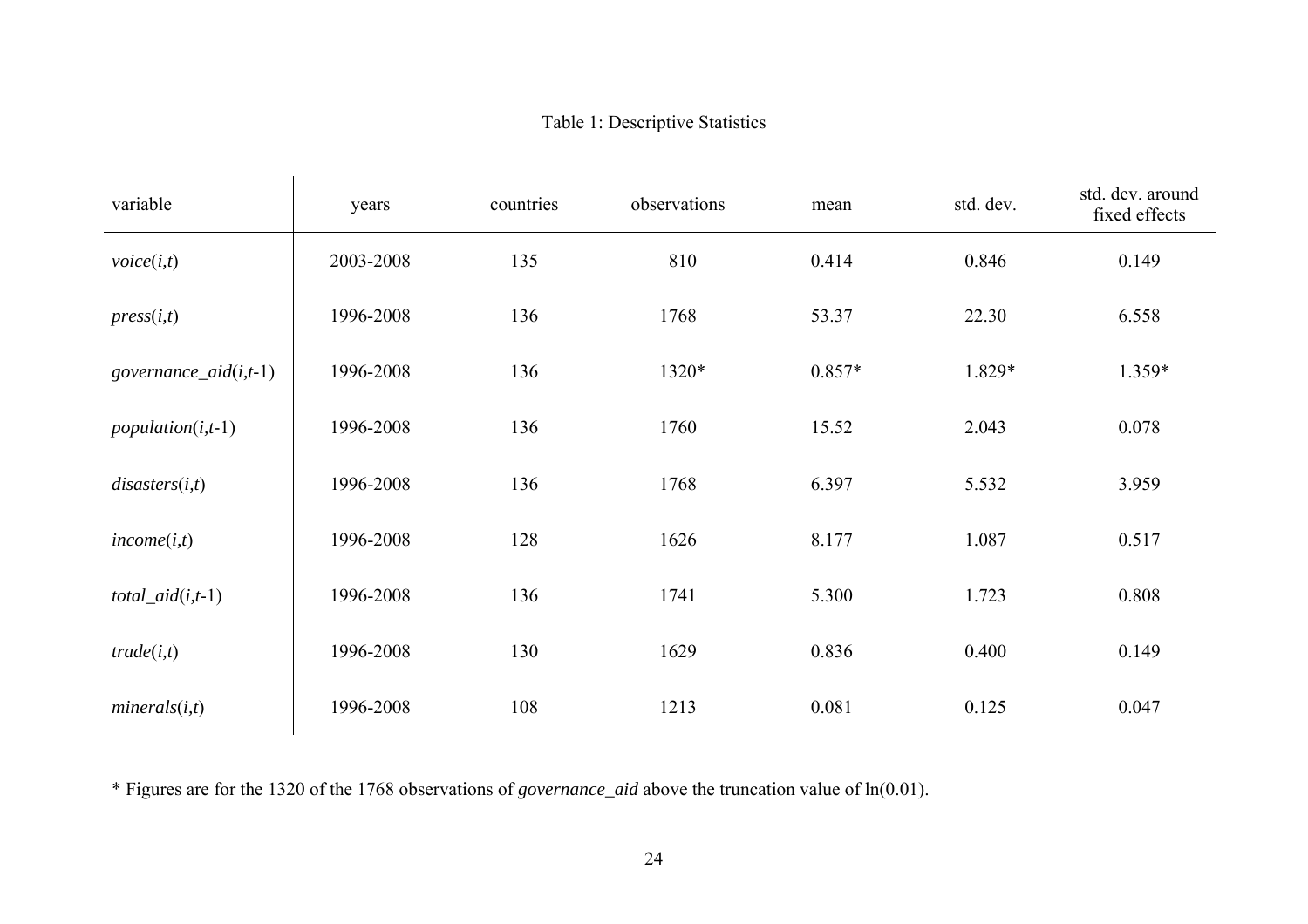# Table 2: A Model of Governance Aid

*The coefficients are estimated using a dynamic Tobit model; see equations (1-2) of the text. The sample period is 1998-2008; the dependent variable is governance\_aid* (*i*,*t*).

|                                       | coef.  | t ratio   |
|---------------------------------------|--------|-----------|
| <i>governance_aid</i> $(i,t-1)$       | 0.3487 | $7.21***$ |
| governance_aid $(i,t-2)$              | 0.2223 | 5.48***   |
| governance_aid $(i,t-3)$              | 0.0968 | $2.76***$ |
| governance_aid $(i,0)$                | 0.1612 | $3.00***$ |
| finalist $(i,t)$                      | 0.6142 | $2.00**$  |
| finalist(i)                           | 3.8626 | $2.11**$  |
| s.d. of random effect: $\sigma_{\xi}$ | 0.9997 | $4.75***$ |
| s.d. of residual: $\sigma_{v}$        | 1.7526 | 38.11***  |
| observations                          |        | 1496      |
| countries                             |        | 136       |

\*\*\* significant at the 1% level ; \*\* significant at the 5% level.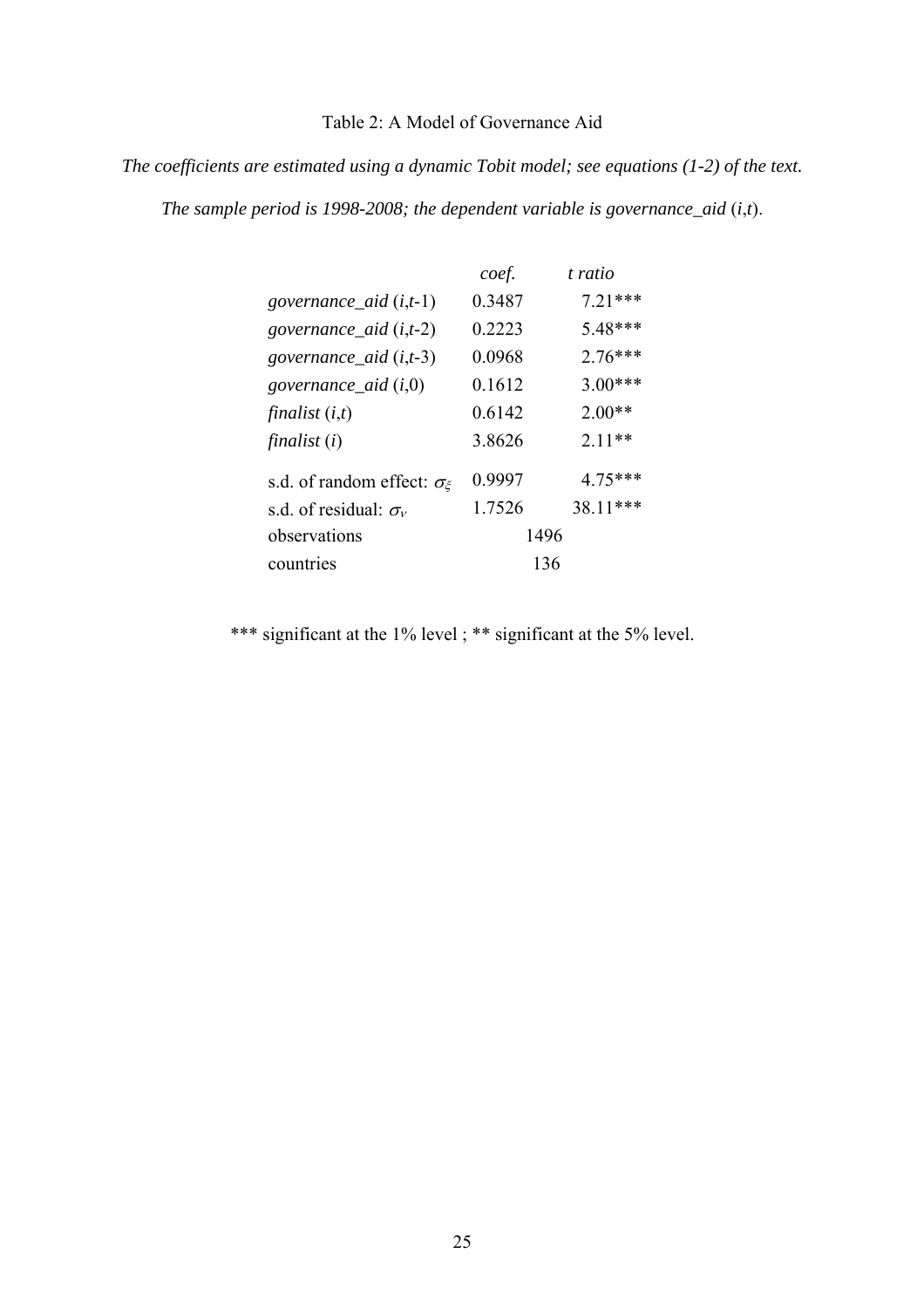# Table 3: Dynamic Panel Estimates of Governance Aid Effects Using *voice*

# *See equations (3-4) of the text. The sample period is 2003-2008; the dependent variable is voice*  $(i, t)$

|                                             | <i>voice</i> $(i,0) \ge -0.1$ ( <i>A</i> ) | <i>voice</i> $(i,0) \ge -0.1$ ( <i>B</i> ) | <i>voice</i> $(i,0) < -0.1$ ( <i>C</i> ) | <i>voice</i> $(i,0) < -0.1$ <i>(D)</i> | <i>voice</i> $(i,0) < -0.1$ ( <i>E</i> ) |  |  |
|---------------------------------------------|--------------------------------------------|--------------------------------------------|------------------------------------------|----------------------------------------|------------------------------------------|--|--|
| moment conditions on:                       | $\Delta \varepsilon$ and $\varepsilon$     | $\Delta \varepsilon$ and $\varepsilon$     | $\Delta \varepsilon$ and $\varepsilon$   | $\mathcal E$                           | $\Delta \varepsilon$ and $\varepsilon$   |  |  |
|                                             | coef.<br>t ratio                           | coef.<br>t ratio                           | coef.<br>t ratio                         | coef.<br>t ratio                       | coef.<br>t ratio                         |  |  |
| voice $(i,t-1)$                             | $9.05***$<br>0.7720                        | $10.34***$<br>0.7685                       | 28.02***<br>0.9697                       | $27.75***$<br>0.9875                   | 0.9249<br>$22.16***$                     |  |  |
| governance_aid $(i,t-1)$                    | $-2.34**$<br>$-0.0188$                     | $-0.0168$<br>$-1.88*$                      | $-0.0035$<br>$-0.75$                     | $-0.93$<br>$-0.0061$                   | $-0.0088$<br>$-1.60$                     |  |  |
| population $(i,t-1)$                        | 0.00<br>$-0.0001$                          | 0.00<br>0.0001                             | $-0.0072$<br>$-0.15$                     | $-0.04$<br>$-0.0020$                   | $-0.0094$<br>$-0.42$                     |  |  |
| disasters $(i,t)$                           |                                            | $-1.92*$<br>$-0.0063$                      |                                          |                                        | $-0.0008$<br>$-0.34$                     |  |  |
| income $(i,t)$                              |                                            | 0.0113<br>0.24                             |                                          |                                        | $-0.0027$<br>$-0.11$                     |  |  |
| <i>total_aid</i> $(i,t-1)$                  |                                            | $-0.0056$<br>$-0.26$                       |                                          |                                        | 2.85***<br>0.0471                        |  |  |
| <i>trade</i> $(i,t)$                        |                                            | $-0.1222$<br>$-1.47$                       |                                          |                                        | $-0.0324$<br>$-0.63$                     |  |  |
| minerals $(i,t)$                            |                                            | $-0.1660$<br>$-1.10$                       |                                          |                                        | $-0.1690$<br>$-1.54$                     |  |  |
| s.d. of residual: $\sigma_{\varepsilon}$    | 0.024                                      | 0.026                                      | 0.017                                    | 0.017                                  | 0.014                                    |  |  |
| Sargan test p-value                         | 0.513                                      | 0.570                                      | 0.017                                    | 0.361                                  | 0.275                                    |  |  |
| AR(1) test p-value for $\Delta \varepsilon$ | 0.000                                      | 0.001                                      | 0.000                                    | 0.000                                  | 0.000                                    |  |  |
| AR(2) test p-value for $\Delta \varepsilon$ | 0.580                                      | 0.541                                      | 0.790                                    | 0.754                                  | 0.517                                    |  |  |
| observations                                | 306                                        | 227                                        | 504                                      | 504                                    | 300                                      |  |  |
| countries                                   | 51                                         | 44                                         | 84                                       | 84                                     | 64                                       |  |  |

\*\*\* significant at the 1% level; \*\* significant at the 5% level; \* significant at the 10% level.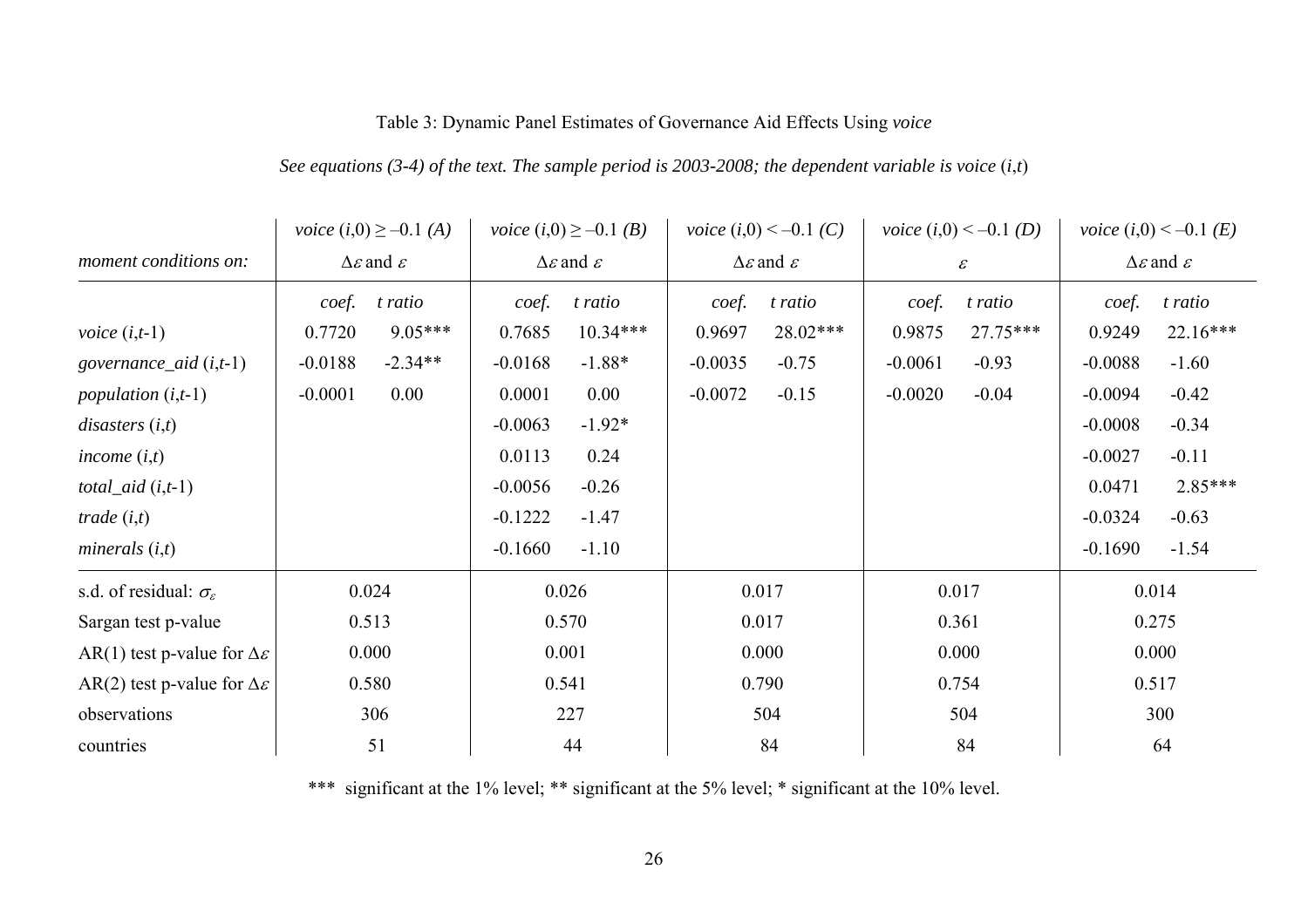# Table 4: Dynamic Panel Estimates of Governance Aid Effects Using *press*

*The coefficients are estimated using a dynamic Poisson model; see equations (5-6) of the text. The sample period is 1996-2008; the dependent variable is press*  $(i, t)$ 

|                                |           | <i>press</i> $(i,0) \leq 35(A)$ | <i>press</i> $(i,0) > 35(B)$ |           |  |  |
|--------------------------------|-----------|---------------------------------|------------------------------|-----------|--|--|
|                                | coef.     | t ratio                         | coef.                        | t ratio   |  |  |
| <i>press</i> $(i,t-1)$         | 0.0254    | $24.23***$                      | 0.0159                       | 38.07***  |  |  |
| pres(i,0)                      | 0.0102    | $6.42***$                       | $-0.0010$                    | $-2.35**$ |  |  |
| governance_aid $(i,t-1)$       | 0.0104    | $2.27**$                        | $-0.0004$                    | $-0.26$   |  |  |
| <i>governance_aid</i> $(i,0)$  | $-0.0027$ | $-0.67$                         | $-0.0009$                    | $-0.60$   |  |  |
| <i>population</i> $(i,t-1)$    | $-0.1715$ | $-0.68$                         | $-0.0254$                    | $-0.32$   |  |  |
| <i>population</i> ( <i>i</i> ) | 0.1754    | 0.70                            | 0.0251                       | 0.31      |  |  |
| observations                   | 533       |                                 | 1227                         |           |  |  |
| countries                      | 41        |                                 | 95                           |           |  |  |

\*\*\* significant at the 1% level ; \*\* significant at the 5% level.